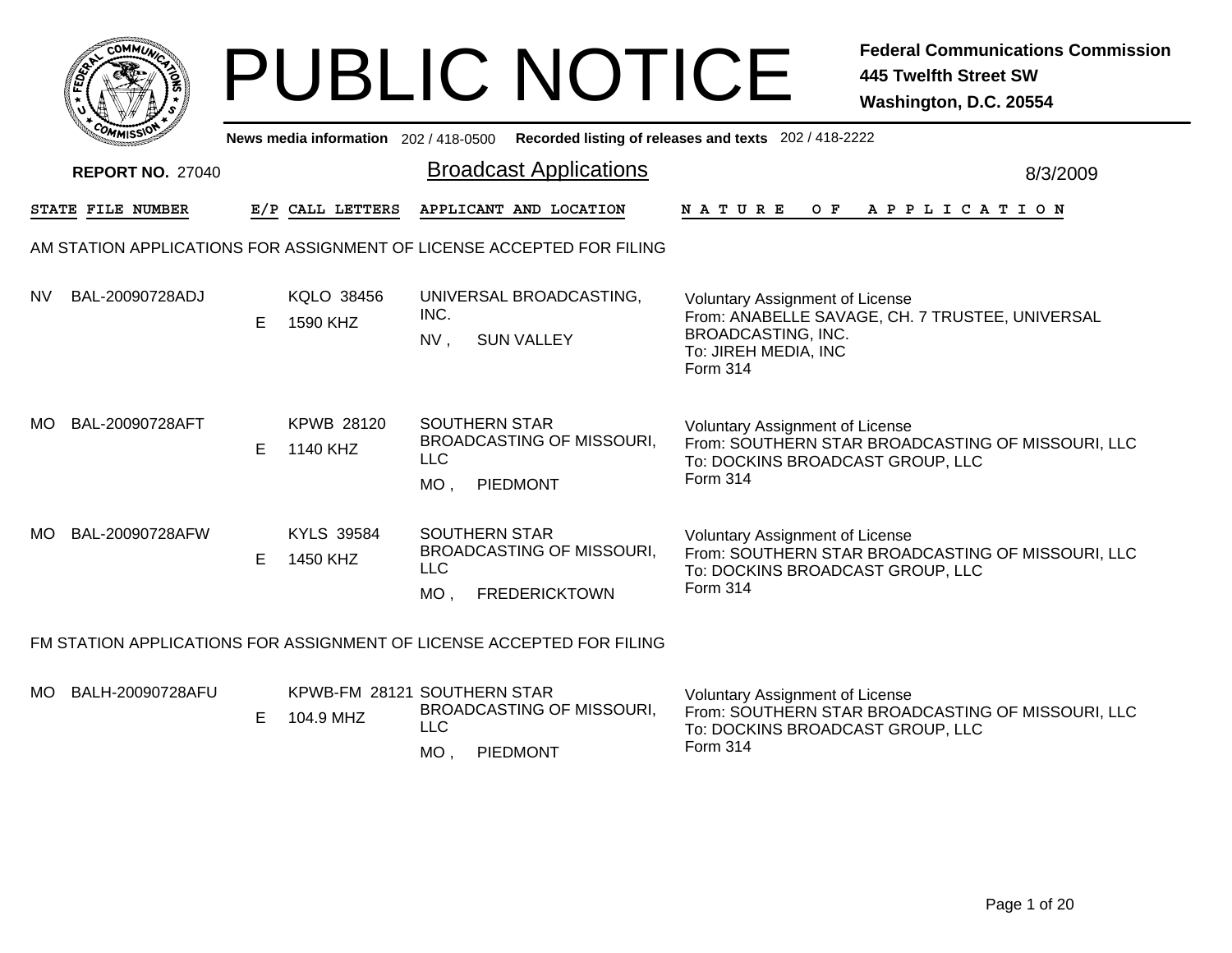|     |                                                                       |    |                                         |                              | <b>PUBLIC NOTICE</b>                                                            |                                                                                 | <b>Federal Communications Commission</b><br><b>445 Twelfth Street SW</b><br>Washington, D.C. 20554 |  |  |  |  |
|-----|-----------------------------------------------------------------------|----|-----------------------------------------|------------------------------|---------------------------------------------------------------------------------|---------------------------------------------------------------------------------|----------------------------------------------------------------------------------------------------|--|--|--|--|
|     |                                                                       |    | News media information 202 / 418-0500   |                              |                                                                                 | Recorded listing of releases and texts 202 / 418-2222                           |                                                                                                    |  |  |  |  |
|     | <b>REPORT NO. 27040</b>                                               |    |                                         |                              | <b>Broadcast Applications</b>                                                   |                                                                                 | 8/3/2009                                                                                           |  |  |  |  |
|     | <b>STATE FILE NUMBER</b>                                              |    | E/P CALL LETTERS                        |                              | APPLICANT AND LOCATION                                                          | NATURE                                                                          | OF APPLICATION                                                                                     |  |  |  |  |
|     | FM STATION APPLICATIONS FOR ASSIGNMENT OF LICENSE ACCEPTED FOR FILING |    |                                         |                              |                                                                                 |                                                                                 |                                                                                                    |  |  |  |  |
|     | MO BALH-20090728AFV                                                   | E  | KTNX 162355<br>103.9 MHZ                | <b>LLC</b><br>$MO$ .         | <b>SOUTHERN STAR</b><br><b>BROADCASTING OF MISSOURI,</b><br><b>ARCADIA</b>      | Voluntary Assignment of License<br>To: DOCKINS BROADCAST GROUP, LLC<br>Form 314 | From: SOUTHERN STAR BROADCASTING OF MISSOURI, LLC                                                  |  |  |  |  |
| MO. | BALH-20090728AFX                                                      | E. | KYLS-FM 15655 SOUTHERN STAR<br>95.9 MHZ | <b>LLC</b><br>$MO$ ,         | <b>BROADCASTING OF MISSOURI,</b><br><b>IRONTON</b>                              | Voluntary Assignment of License<br>To: DOCKINS BROADCAST GROUP, LLC<br>Form 314 | From: SOUTHERN STAR BROADCASTING OF MISSOURI, LLC                                                  |  |  |  |  |
|     |                                                                       |    |                                         |                              | FM TRANSLATOR APPLICATIONS FOR ASSIGNMENT OF LICENSE ACCEPTED FOR FILING        |                                                                                 |                                                                                                    |  |  |  |  |
| CO. | BALFT-20090728ADL                                                     | E. | K298AK 139951<br>107.5 MHZ              | CO <sub>1</sub>              | <b>MOUNTAIN COMMUNITY</b><br><b>TRANSLATORS, LLC</b><br><b>HURLEY</b>           | Voluntary Assignment of License<br>Form 345                                     | From: MOUNTAIN COMMUNITY TRANSLATORS, LLC<br>To: COMMUNITY RADIO FOR NORTHERN COLORADO             |  |  |  |  |
| TN  | BALFT-20090729AAW                                                     | E. | 92.3 MHZ                                | <b>CORPORATION</b><br>$TN$ , | W222AN 157122 APPALACHIAN EDUCATIONAL<br><b>COMMUNICATION</b><br>JEFFERSON CITY | Voluntary Assignment of License<br><b>CORPORATION</b><br>Form 345               | From: APPALACHIAN EDUCATIONAL COMMUNICATION<br>To: BRISTOL BROADCASTING COMPANY, INC.              |  |  |  |  |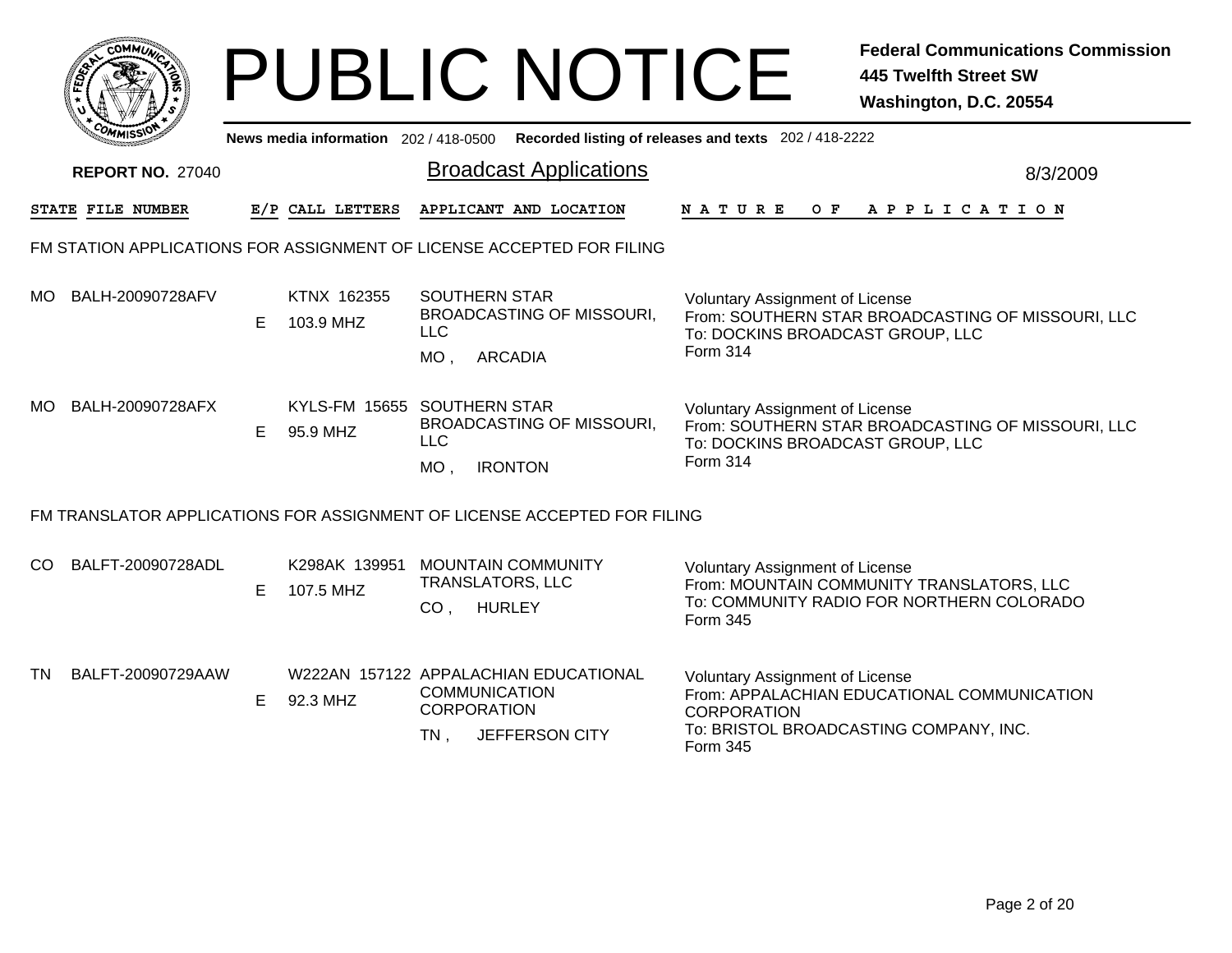|                                                                                             |                                                              |    |                                      |                 | <b>PUBLIC NOTICE</b>                                                     |                                                                                                              | <b>Federal Communications Commission</b><br><b>445 Twelfth Street SW</b><br>Washington, D.C. 20554 |  |  |  |  |  |
|---------------------------------------------------------------------------------------------|--------------------------------------------------------------|----|--------------------------------------|-----------------|--------------------------------------------------------------------------|--------------------------------------------------------------------------------------------------------------|----------------------------------------------------------------------------------------------------|--|--|--|--|--|
| News media information 202 / 418-0500 Recorded listing of releases and texts 202 / 418-2222 |                                                              |    |                                      |                 |                                                                          |                                                                                                              |                                                                                                    |  |  |  |  |  |
|                                                                                             | <b>REPORT NO. 27040</b>                                      |    |                                      |                 | <b>Broadcast Applications</b>                                            |                                                                                                              | 8/3/2009                                                                                           |  |  |  |  |  |
|                                                                                             | STATE FILE NUMBER                                            |    | E/P CALL LETTERS                     |                 | APPLICANT AND LOCATION                                                   | N A T U R E                                                                                                  | OF APPLICATION                                                                                     |  |  |  |  |  |
|                                                                                             |                                                              |    |                                      |                 | FM TRANSLATOR APPLICATIONS FOR ASSIGNMENT OF LICENSE ACCEPTED FOR FILING |                                                                                                              |                                                                                                    |  |  |  |  |  |
| ΚY                                                                                          | BALFT-20090729ABX                                            | E. | 105.9 MHZ                            | $KY$ .          | W290AV 153981 RADIO ASSIST MINISTRY, INC.<br>LEXINGTON-FAYETTE           | <b>Voluntary Assignment of License</b><br>From: RADIO ASSIST MINISTRY, INC.<br>Form 345                      | To: CARTER COUNTY BROADCASTING COMPANY, INC.                                                       |  |  |  |  |  |
| CO.                                                                                         | BALFT-20090729ABZ                                            | E. | K219LF 158527<br>91.7 MHZ            | CO <sub>1</sub> | MITCHELL A. BERANEK<br><b>IDAHO SPRINGS</b>                              | <b>Voluntary Assignment of License</b><br>From: MITCHELL A. BERANEK<br>Form 345                              | To: COMMUNITY RADIO FOR NORTHERN COLORADO                                                          |  |  |  |  |  |
| MI                                                                                          | BALFT-20090729AEO                                            | E. | W209BC 89020<br>89.7 MHZ             | $MI$ ,          | <b>FAMILY STATIONS, INC.</b><br><b>WAKELEE</b>                           | <b>Voluntary Assignment of License</b><br>From: FAMILY STATIONS, INC.<br>To: LARRY LANGFORD, JR.<br>Form 345 |                                                                                                    |  |  |  |  |  |
|                                                                                             | DIGITAL TV APPLICATIONS FOR CP EXTENSION ACCEPTED FOR FILING |    |                                      |                 |                                                                          |                                                                                                              |                                                                                                    |  |  |  |  |  |
|                                                                                             | NM BEPCDT-20090729ABA                                        | E. | KOBG-TV 85114 KOB-TV, LLC<br>CHAN-12 | NM .            | <b>SILVER CITY</b>                                                       | BPCDT-20080502ABH                                                                                            | Extension of time to complete digital construction permit:                                         |  |  |  |  |  |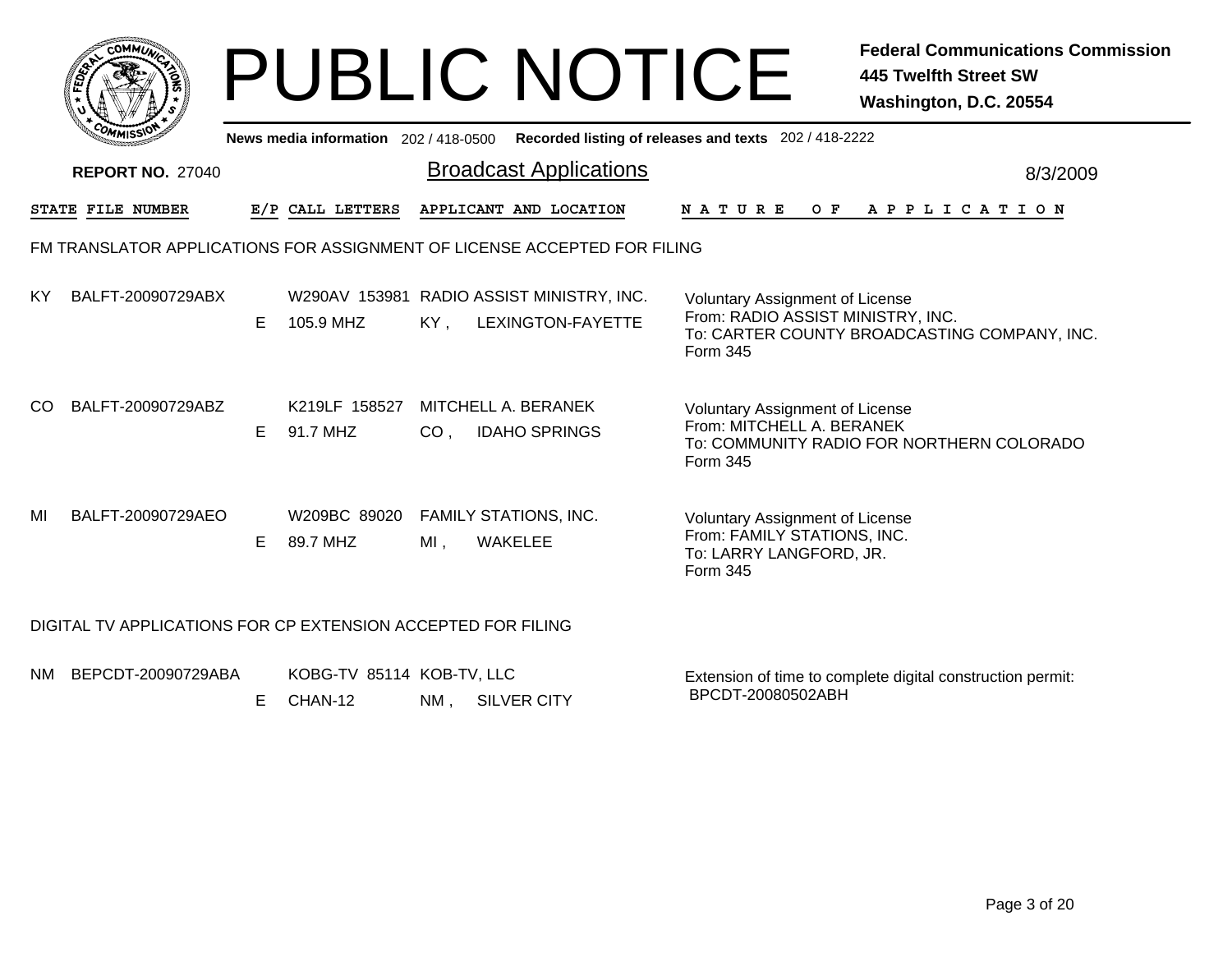|           |                                                                    |    |                                     |             | <b>PUBLIC NOTICE</b>                                                                      |                                   |  | <b>Federal Communications Commission</b><br><b>445 Twelfth Street SW</b><br>Washington, D.C. 20554 |
|-----------|--------------------------------------------------------------------|----|-------------------------------------|-------------|-------------------------------------------------------------------------------------------|-----------------------------------|--|----------------------------------------------------------------------------------------------------|
|           |                                                                    |    | News media information 202/418-0500 |             | Recorded listing of releases and texts 202 / 418-2222                                     |                                   |  |                                                                                                    |
|           | <b>REPORT NO. 27040</b>                                            |    |                                     |             | <b>Broadcast Applications</b>                                                             |                                   |  | 8/3/2009                                                                                           |
|           | STATE FILE NUMBER                                                  |    | E/P CALL LETTERS                    |             | APPLICANT AND LOCATION                                                                    | <b>NATURE</b>                     |  | OF APPLICATION                                                                                     |
|           |                                                                    |    |                                     |             | DIGITAL TRANSLATOR OR DIGITAL LPTV APPLICATIONS FOR DIGITAL FLASH CUT ACCEPTED FOR FILING |                                   |  |                                                                                                    |
| <b>NV</b> | BDFCDTT-20090729AAX                                                | E. | K31BM 39363<br>CHAN-31              | NV.         | <b>CHANNEL 5 PUBLIC</b><br>BROADCASTING, INC.<br><b>SILVER SPRINGS</b>                    | Minor change of callsign K31BM.   |  |                                                                                                    |
| ТX        | BDFCDTL-20090729ACK                                                | E. | KTXE-LP 309<br>CHAN-38              | INC.<br>TX. | <b>BLUESTONE LICENSE HOLDINGS</b><br><b>SAN ANGELO</b>                                    | Minor change of callsign KTXE-LP. |  |                                                                                                    |
| мт        | BDFCDTT-20090729AFC                                                | E. | CHAN-34                             | MT ,        | KJJC-LP 125320 WESTERN FAMILY TELEVISION<br><b>HELENA</b>                                 | Minor change of callsign KJJC-LP. |  |                                                                                                    |
|           | AM STATION APPLICATIONS FOR DIRECT MEASUREMENT ACCEPTED FOR FILING |    |                                     |             |                                                                                           |                                   |  |                                                                                                    |

TXBZ-20090722ACN KEYS 39715 MALKAN AM ASSOCIATES, L.P. TX , CORPUS CHRISTI P 1440 KHZ Direct Measurement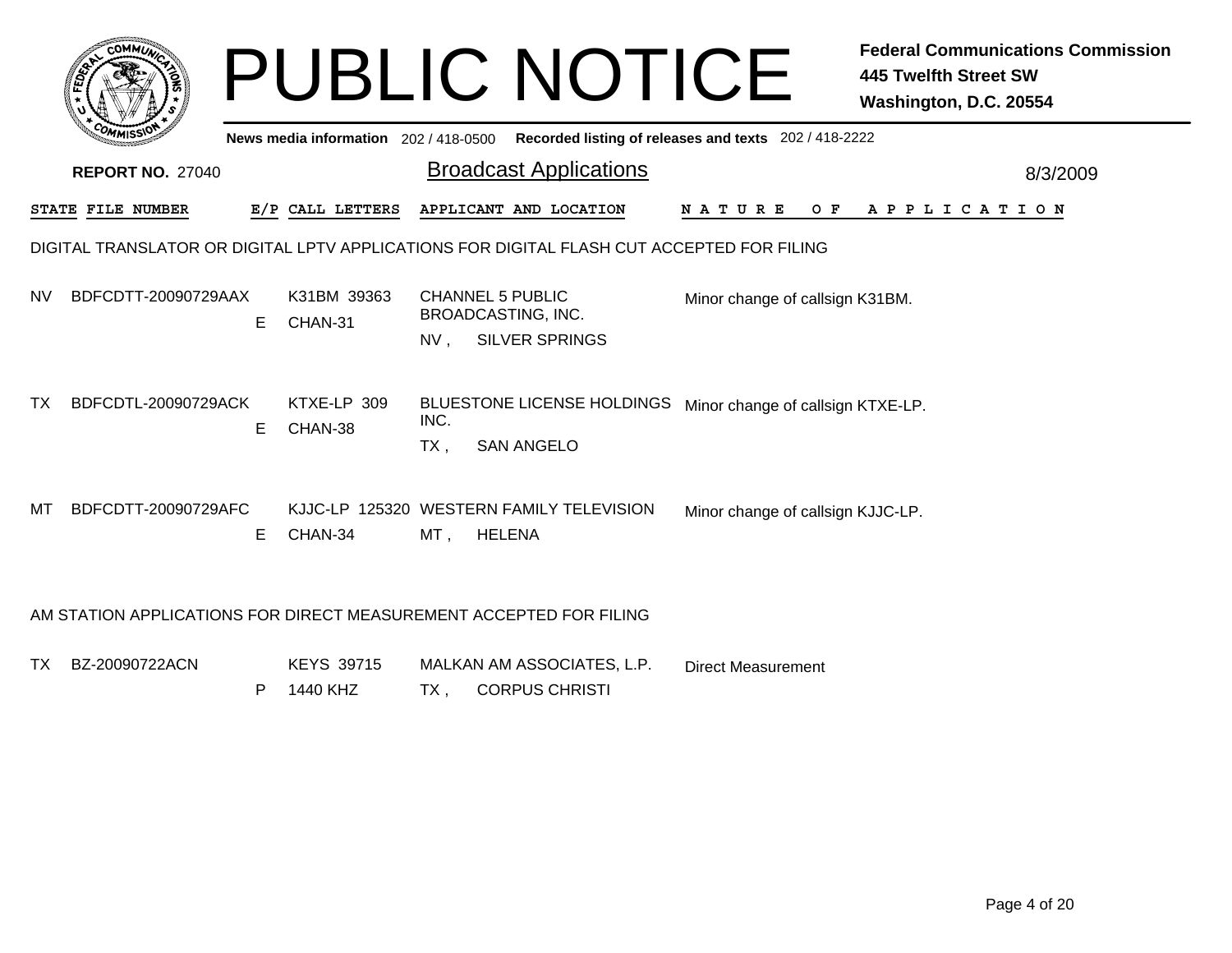|     |                         |    |                                     |        | <b>PUBLIC NOTICE</b>                                                                 |                                                       | <b>Federal Communications Commission</b><br><b>445 Twelfth Street SW</b><br>Washington, D.C. 20554 |          |
|-----|-------------------------|----|-------------------------------------|--------|--------------------------------------------------------------------------------------|-------------------------------------------------------|----------------------------------------------------------------------------------------------------|----------|
|     |                         |    | News media information 202/418-0500 |        |                                                                                      | Recorded listing of releases and texts 202 / 418-2222 |                                                                                                    |          |
|     | <b>REPORT NO. 27040</b> |    |                                     |        | <b>Broadcast Applications</b>                                                        |                                                       |                                                                                                    | 8/3/2009 |
|     | STATE FILE NUMBER       |    | E/P CALL LETTERS                    |        | APPLICANT AND LOCATION                                                               | N A T U R E<br>O F                                    | A P P L I C A T I O N                                                                              |          |
|     |                         |    |                                     |        | DIGITAL CLASS A TV APPLICATIONS FOR DISPLACEMENT ACCEPTED FOR FILING                 |                                                       |                                                                                                    |          |
| TX. | BDISDTA-20090729ACW     | E  | K14LM 24570<br>CHAN-35              |        | THREE ANGELS BROADCASTING<br>NETWORK, INC.                                           | Minor change of callsign K14LM.                       |                                                                                                    |          |
|     |                         |    |                                     | $TX$ , | <b>SAN ANTONIO</b>                                                                   |                                                       |                                                                                                    |          |
| CA. | BDISDVA-20090729ACY     | E  | K08MM 57456<br>CHAN-7               | CA,    | THREE ANGELS BROADCASTING<br>NETWORK, INC.<br><b>BAKERSFIELD</b>                     | Minor change of callsign K08MM.                       |                                                                                                    |          |
|     |                         |    |                                     |        | DIGITAL TRANSLATOR OR DIGITAL LPTV APPLICATIONS FOR DISPLACEMENT ACCEPTED FOR FILING |                                                       |                                                                                                    |          |
| MN  | BDISDTT-20090729AEC     | E  | K16GL 5895<br>CHAN-51               |        | <b>BLUE EARTH-NICOLLET</b><br>FARIBAULT COOPERATIVE<br>ELECTRIC ASSN.                | Minor change of callsign K16GL.                       |                                                                                                    |          |
|     |                         |    |                                     | $MN$ , | <b>JACKSON</b>                                                                       |                                                       |                                                                                                    |          |
| OR. | BDISDTL-20090729AED     |    | K05MG 129159                        |        | <b>MICHAEL MATTSON</b>                                                               | Minor change of callsign K05MG.                       |                                                                                                    |          |
|     |                         | Е  | CHAN-34                             | OR,    | <b>SWEET HOME</b>                                                                    |                                                       |                                                                                                    |          |
| OR. | BDISDTL-20090729AFB     | E. | K05KY 129190<br>CHAN-27             | OR,    | <b>MICHAEL MATTSON</b><br><b>LINCOLN CITY</b>                                        | Minor change of callsign K05KY.                       |                                                                                                    |          |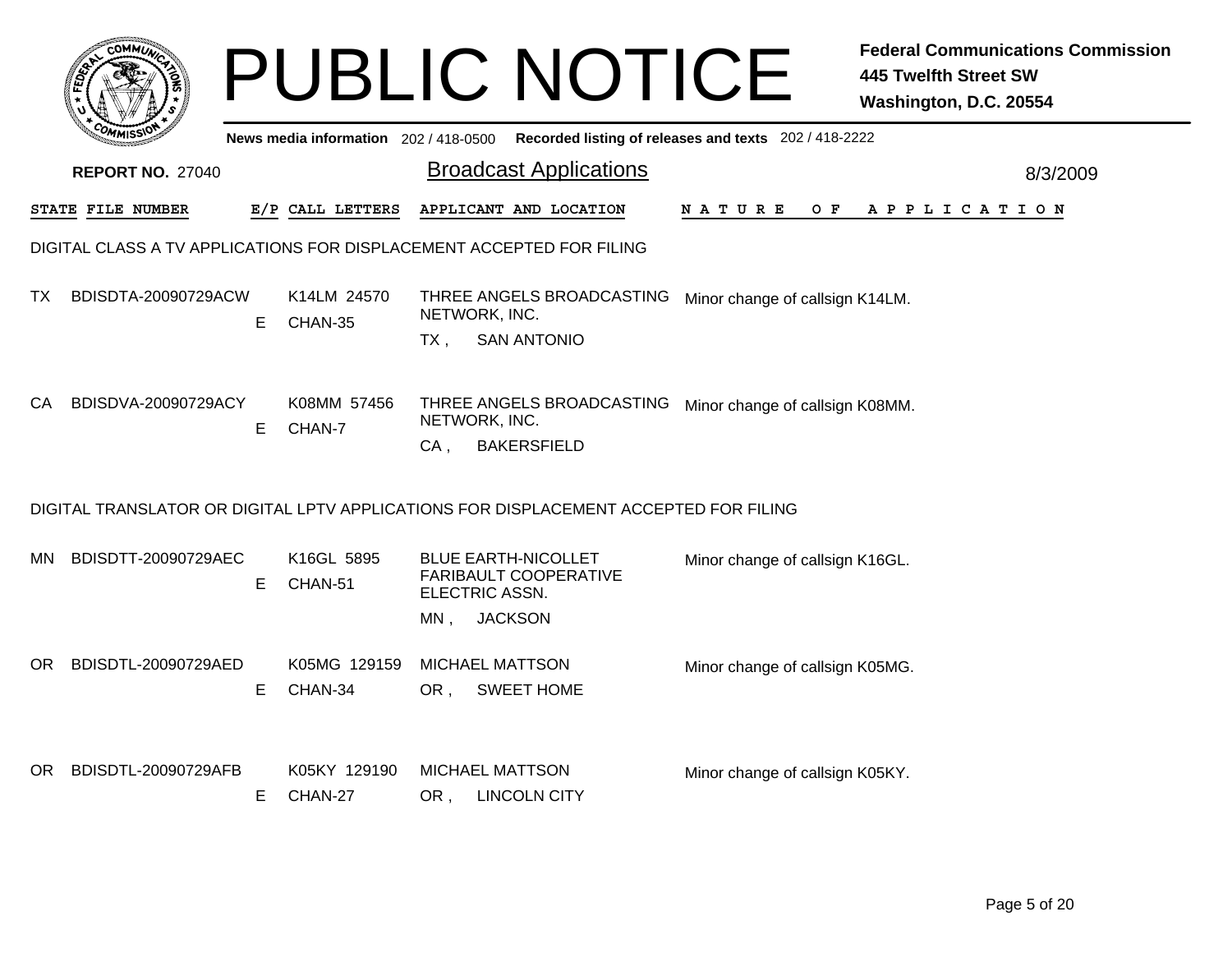| <b>COMMI</b>                                                                         |    |                               |        | <b>PUBLIC NOTICE</b>                                                                        |                                   | <b>Federal Communications Commission</b><br><b>445 Twelfth Street SW</b><br>Washington, D.C. 20554 |  |  |  |  |  |
|--------------------------------------------------------------------------------------|----|-------------------------------|--------|---------------------------------------------------------------------------------------------|-----------------------------------|----------------------------------------------------------------------------------------------------|--|--|--|--|--|
|                                                                                      |    |                               |        | News media information 202 / 418-0500 Recorded listing of releases and texts 202 / 418-2222 |                                   |                                                                                                    |  |  |  |  |  |
| <b>REPORT NO. 27040</b>                                                              |    |                               |        | <b>Broadcast Applications</b>                                                               |                                   | 8/3/2009                                                                                           |  |  |  |  |  |
| STATE FILE NUMBER                                                                    |    | E/P CALL LETTERS              |        | APPLICANT AND LOCATION                                                                      | N A T U R E                       | OF APPLICATION                                                                                     |  |  |  |  |  |
| DIGITAL TRANSLATOR OR DIGITAL LPTV APPLICATIONS FOR DISPLACEMENT ACCEPTED FOR FILING |    |                               |        |                                                                                             |                                   |                                                                                                    |  |  |  |  |  |
| BDISDTL-20090729AFD<br>CA.                                                           | E. | K24GS 14303<br>CHAN-17        | $CA$ , | THREE ANGELS BROADCASTING<br>NETWORK, INC.<br><b>BAKERSFIELD</b>                            | Minor change of callsign K24GS.   |                                                                                                    |  |  |  |  |  |
|                                                                                      |    |                               |        | TV TRANSLATOR OR LPTV STATION APPLICATIONS FOR DISPLACEMENT ACCEPTED FOR FILING             |                                   |                                                                                                    |  |  |  |  |  |
| <b>BDISTVL-20090729AEK</b><br>CT.                                                    | E  | WHCT-LP 3166<br>CHAN-6        | CT,    | <b>VENTURE TECHNOLOGIES</b><br><b>GROUP, LLC</b><br>HARTFORD, NEW HAVEN                     | Minor change of callsign WHCT-LP. |                                                                                                    |  |  |  |  |  |
| AM STATION APPLICATIONS FOR LICENSE TO COVER ACCEPTED FOR FILING                     |    |                               |        |                                                                                             |                                   |                                                                                                    |  |  |  |  |  |
| BMML-20090715AJB<br>TX.                                                              | P  | <b>KGOW 17389</b><br>1560 KHZ | $TX$ , | GOW COMMUNICATIONS, L.L.C.<br><b>BELLAIRE</b>                                               | License to cover.                 |                                                                                                    |  |  |  |  |  |
| BL-20090716ADU<br>AL                                                                 | P  | <b>WLPR 24454</b><br>960 KHZ  | $AL$ , | GOFORTH MEDIA, INC.<br><b>PRICHARD</b>                                                      | License to cover.                 |                                                                                                    |  |  |  |  |  |
|                                                                                      |    |                               |        |                                                                                             |                                   |                                                                                                    |  |  |  |  |  |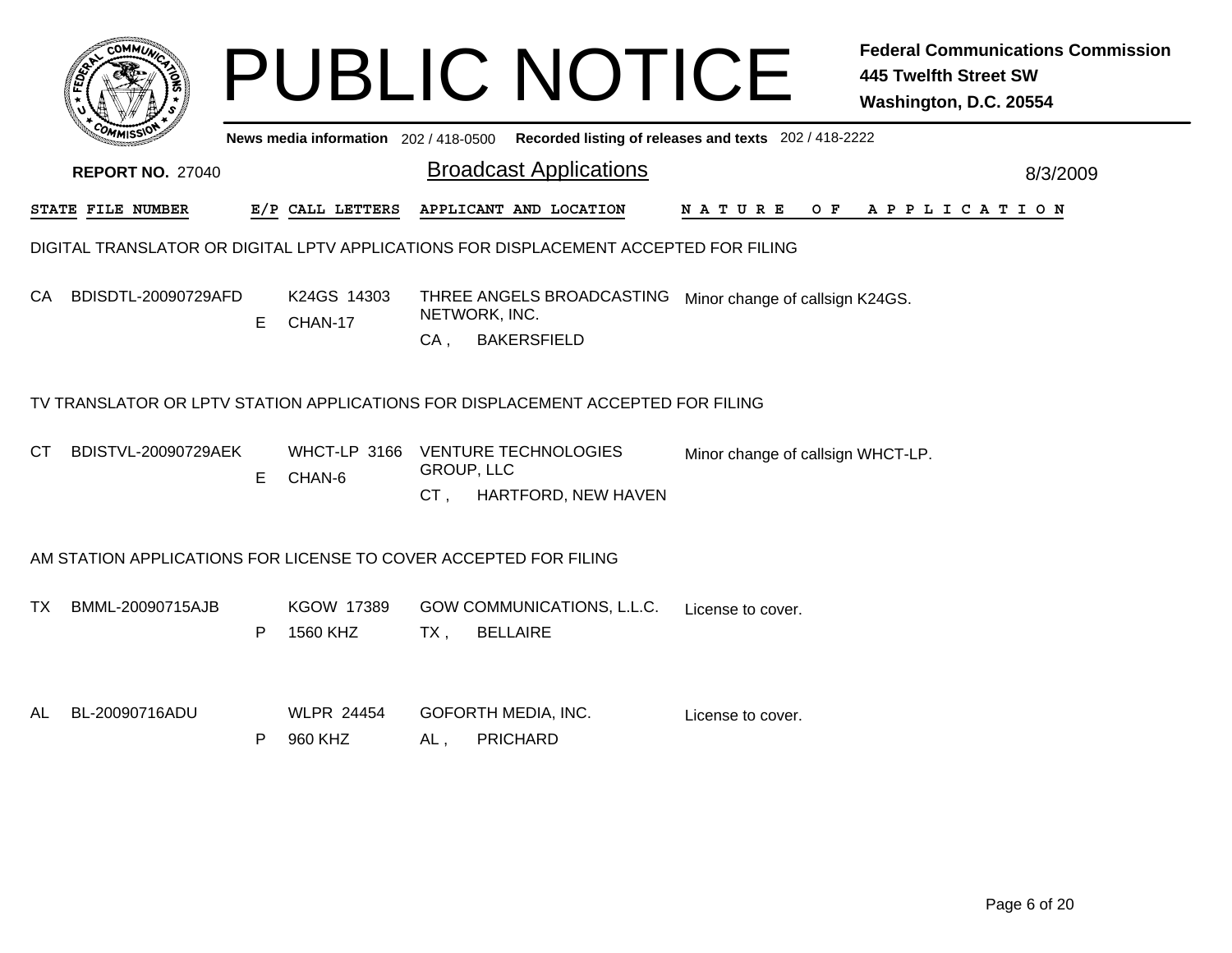|           | <b>COMMI</b>                                                                             |    |                                         |        | <b>PUBLIC NOTICE</b>                                                 |                                                       | <b>Federal Communications Commission</b><br><b>445 Twelfth Street SW</b><br>Washington, D.C. 20554 |  |  |  |  |  |
|-----------|------------------------------------------------------------------------------------------|----|-----------------------------------------|--------|----------------------------------------------------------------------|-------------------------------------------------------|----------------------------------------------------------------------------------------------------|--|--|--|--|--|
|           |                                                                                          |    | News media information 202 / 418-0500   |        |                                                                      | Recorded listing of releases and texts 202 / 418-2222 |                                                                                                    |  |  |  |  |  |
|           | <b>REPORT NO. 27040</b>                                                                  |    |                                         |        | <b>Broadcast Applications</b>                                        |                                                       | 8/3/2009                                                                                           |  |  |  |  |  |
|           | STATE FILE NUMBER                                                                        |    | E/P CALL LETTERS                        |        | APPLICANT AND LOCATION                                               | <b>NATURE</b><br>O F                                  | APPLICATION                                                                                        |  |  |  |  |  |
|           | AM STATION APPLICATIONS FOR LICENSE TO COVER ACCEPTED FOR FILING                         |    |                                         |        |                                                                      |                                                       |                                                                                                    |  |  |  |  |  |
| <b>MN</b> | BMML-20090717AEU                                                                         | P  | <b>KGLB 31874</b><br>1310 KHZ           | MN.    | <b>NORTHERN LIGHTS</b><br><b>BROADCASTING, LLC</b><br><b>GLENCOE</b> | License to cover.                                     |                                                                                                    |  |  |  |  |  |
| NH.       | BL-20090720AEK                                                                           | P  | WKDR 160163<br>1490 KHZ                 | $NH$ , | BARRY P. LUNDERVILLE<br><b>BERLIN</b>                                | License to cover.                                     |                                                                                                    |  |  |  |  |  |
|           | CLASS A TV APPLICATIONS FOR LICENSE TO COVER ACCEPTED FOR FILING                         |    |                                         |        |                                                                      |                                                       |                                                                                                    |  |  |  |  |  |
| LA.       | BLTVA-20090728AEU                                                                        | E. | CHAN-6                                  | LA,    | KXKW-CA 33177 DELTA MEDIA CORPORATION<br><b>LAFAYETTE</b>            | callsign KXKW-CA.                                     | License to cover construction permit no: BMPTVA-20090605AAG,                                       |  |  |  |  |  |
|           | DIGITAL TRANSLATOR OR DIGITAL LPTV APPLICATIONS FOR LICENSE TO COVER ACCEPTED FOR FILING |    |                                         |        |                                                                      |                                                       |                                                                                                    |  |  |  |  |  |
| UT        | BLDTT-20090729AAA                                                                        | E. | K52KD-D 167786 CARBON COUNTY<br>CHAN-52 | UT,    | SPRING GLEN, ETC.                                                    | callsign K52KD-D.                                     | License to cover construction permit no: BDCCDTT-20061018AAZ,                                      |  |  |  |  |  |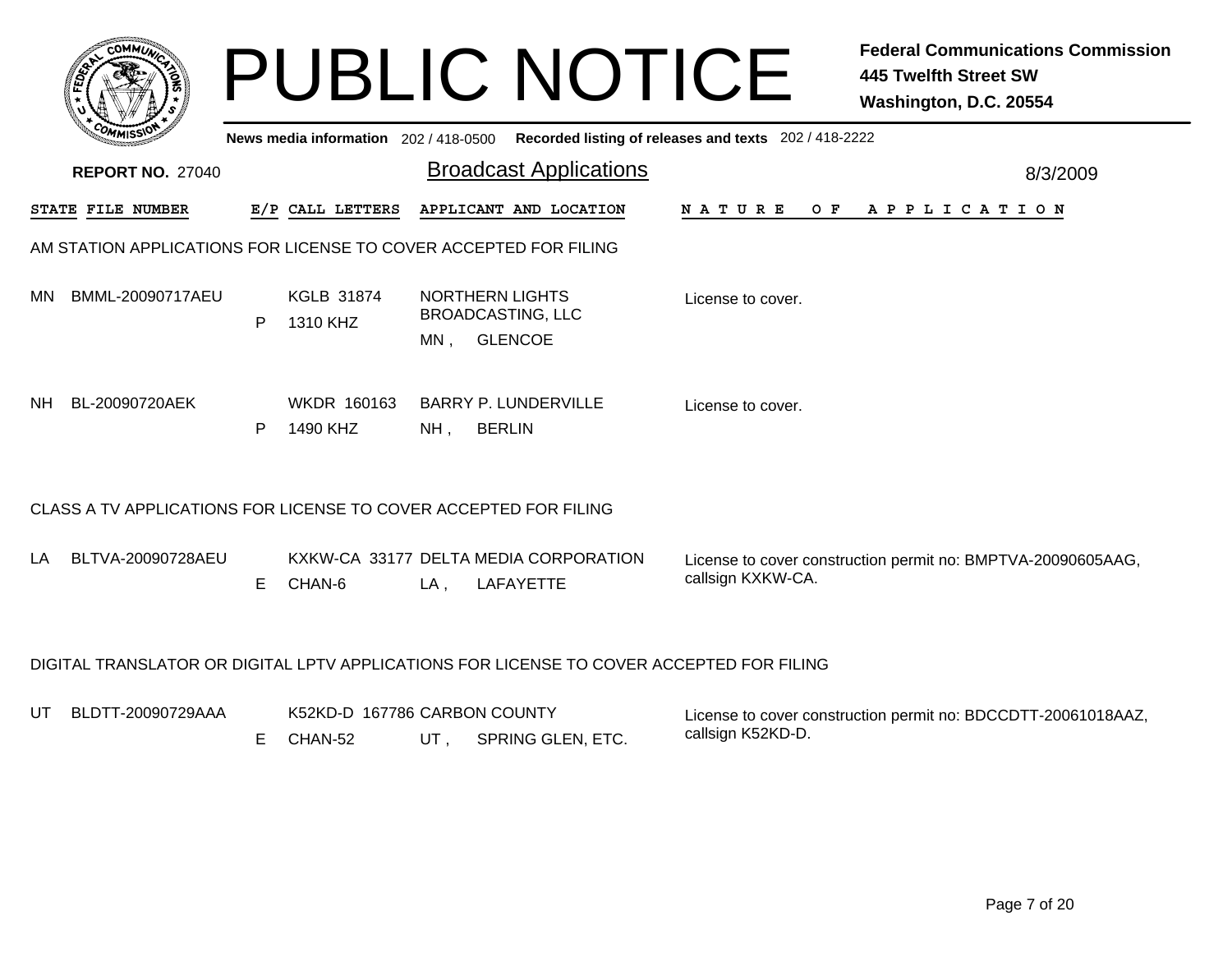|                                                                  |                                                                                          | <b>PUBLIC NOTICE</b> |                                         |                       |                                                                          |                    | <b>Federal Communications Commission</b><br><b>445 Twelfth Street SW</b><br>Washington, D.C. 20554 |  |  |  |  |  |
|------------------------------------------------------------------|------------------------------------------------------------------------------------------|----------------------|-----------------------------------------|-----------------------|--------------------------------------------------------------------------|--------------------|----------------------------------------------------------------------------------------------------|--|--|--|--|--|
|                                                                  |                                                                                          |                      | News media information $202/418-0500$   |                       | Recorded listing of releases and texts 202 / 418-2222                    |                    |                                                                                                    |  |  |  |  |  |
|                                                                  | <b>REPORT NO. 27040</b>                                                                  |                      |                                         |                       | <b>Broadcast Applications</b>                                            |                    | 8/3/2009                                                                                           |  |  |  |  |  |
|                                                                  | STATE FILE NUMBER                                                                        |                      | E/P CALL LETTERS                        |                       | APPLICANT AND LOCATION                                                   | O F<br>N A T U R E | A P P L I C A T I O N                                                                              |  |  |  |  |  |
|                                                                  | DIGITAL TRANSLATOR OR DIGITAL LPTV APPLICATIONS FOR LICENSE TO COVER ACCEPTED FOR FILING |                      |                                         |                       |                                                                          |                    |                                                                                                    |  |  |  |  |  |
| UT                                                               | BLDTT-20090729AAB                                                                        | E.                   | K53JM-D 167781 CARBON COUNTY<br>CHAN-53 | UT,                   | <b>HELPER</b>                                                            | callsign K53JM-D.  | License to cover construction permit no: BDCCDTT-20061018AAS,                                      |  |  |  |  |  |
| TN                                                               | BLDTL-20090729ACQ                                                                        | Е                    | W14CX 17784<br>CHAN-14                  | NETWORK, INC.<br>TN . | THREE ANGELS BROADCASTING<br>FARRAGUT/KNOXVILLE                          | callsign W14CX.    | License to cover construction permit no: BDFCDTL-20081021ABF,                                      |  |  |  |  |  |
|                                                                  | DIGITAL TV APPLICATIONS FOR LICENSE TO COVER ACCEPTED FOR FILING                         |                      |                                         |                       |                                                                          |                    |                                                                                                    |  |  |  |  |  |
| TN.                                                              | BLEDT-20090729ACP                                                                        | E                    | <b>WCTE 69479</b><br>CHAN-22            | $TN$ ,                | <b>UPPER CUMBERLAND</b><br><b>BROADCAST COUNCIL</b><br><b>COOKEVILLE</b> | callsign WCTE.     | License to cover construction permit no: BMPEDT-20090626AAC,                                       |  |  |  |  |  |
| FM STATION APPLICATIONS FOR LICENSE TO COVER ACCEPTED FOR FILING |                                                                                          |                      |                                         |                       |                                                                          |                    |                                                                                                    |  |  |  |  |  |
| NM.                                                              | BLED-20090729ACR                                                                         | Е                    | KYCT 91581<br>91.3 MHZ                  | NETWORK, INC.<br>NM.  | YOUR CHRISTIAN COMPANION<br><b>RUIDOSO</b>                               | License to cover.  |                                                                                                    |  |  |  |  |  |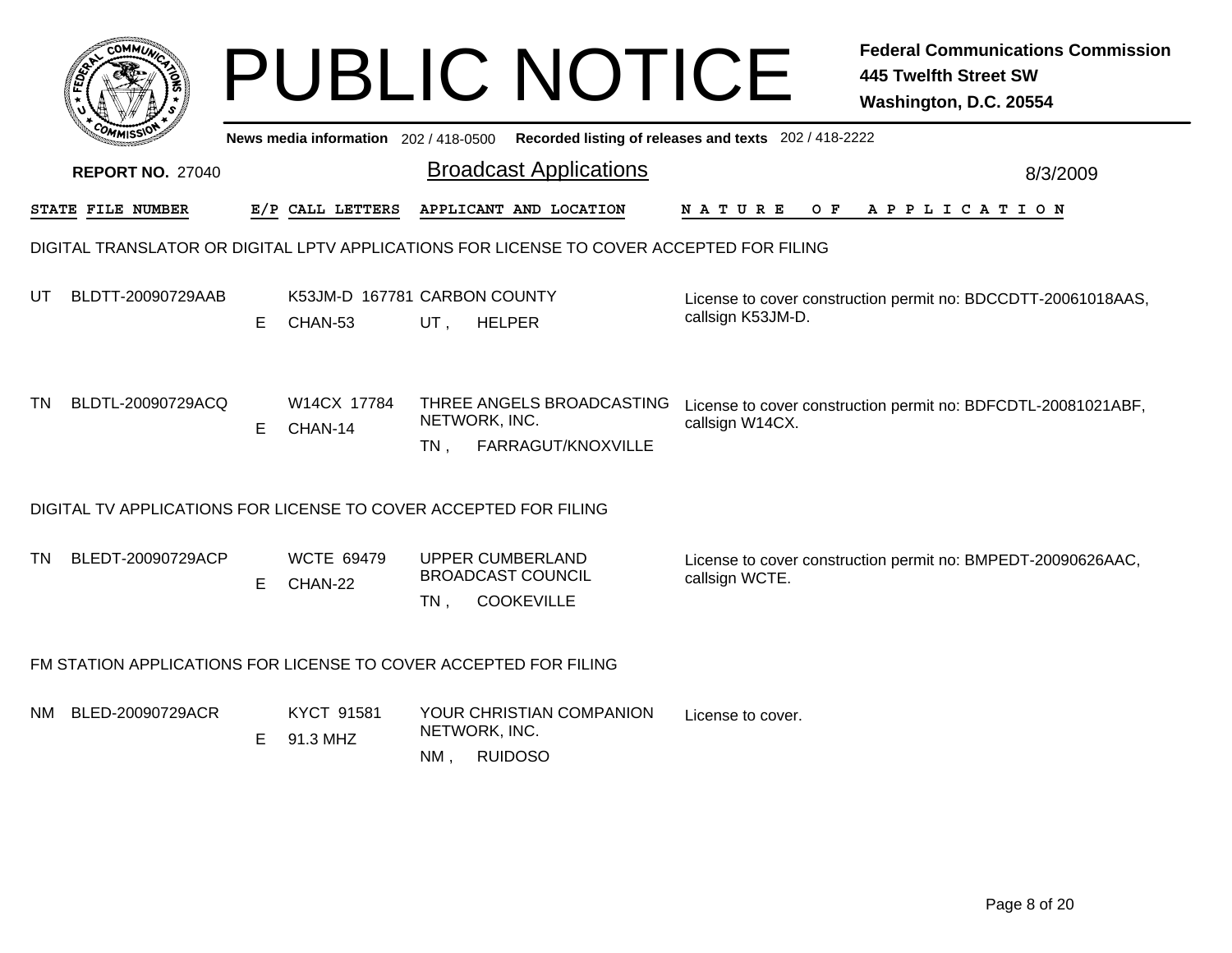|     |                                                                     |    |                                             |                                     | <b>PUBLIC NOTICE</b>                                            |                                                                                         | <b>Federal Communications Commission</b><br><b>445 Twelfth Street SW</b><br>Washington, D.C. 20554 |  |  |  |  |  |
|-----|---------------------------------------------------------------------|----|---------------------------------------------|-------------------------------------|-----------------------------------------------------------------|-----------------------------------------------------------------------------------------|----------------------------------------------------------------------------------------------------|--|--|--|--|--|
|     |                                                                     |    |                                             |                                     |                                                                 | News media information 202/418-0500 Recorded listing of releases and texts 202/418-2222 |                                                                                                    |  |  |  |  |  |
|     | <b>REPORT NO. 27040</b>                                             |    |                                             |                                     | <b>Broadcast Applications</b>                                   |                                                                                         | 8/3/2009                                                                                           |  |  |  |  |  |
|     | <b>STATE FILE NUMBER</b>                                            |    | E/P CALL LETTERS                            |                                     | APPLICANT AND LOCATION                                          | N A T U R E<br>O F                                                                      | A P P L I C A T I O N                                                                              |  |  |  |  |  |
|     | FM STATION APPLICATIONS FOR LICENSE TO COVER ACCEPTED FOR FILING    |    |                                             |                                     |                                                                 |                                                                                         |                                                                                                    |  |  |  |  |  |
| TX. | BLED-20090729ADS                                                    | E. | KVLW 86324<br>88.1 MHZ                      | <b>BROADCASTING, INC.</b><br>$TX$ , | AMERICAN EDUCATIONAL<br><b>GATESVILLE</b>                       | License to cover.                                                                       |                                                                                                    |  |  |  |  |  |
| WY. | BLED-20090729AFG                                                    | E. | <b>KWCF 90842</b><br>89.3 MHZ               | FALLS, INC.<br>WY, SHERIDAN         | CALVARY CHAPEL OF TWIN                                          | License to cover.                                                                       |                                                                                                    |  |  |  |  |  |
|     | FM TRANSLATOR APPLICATIONS FOR LICENSE TO COVER ACCEPTED FOR FILING |    |                                             |                                     |                                                                 |                                                                                         |                                                                                                    |  |  |  |  |  |
| FL. | BLFT-20090729AAY                                                    | E  | W296BY 85933<br>107.1 MHZ                   | FL.                                 | WAY-FM MEDIA GROUP, INC<br><b>FORT PIERCE</b>                   | License to cover.                                                                       |                                                                                                    |  |  |  |  |  |
| IL  | BLFT-20090729ACG                                                    | E  | W208AW 87065 BIBLE BROADCASTING<br>89.5 MHZ | NETWORK, INC.<br>IL,                | <b>PONTIAC</b>                                                  | License to cover.                                                                       |                                                                                                    |  |  |  |  |  |
| NV. | BLFT-20090729AEL                                                    | Е  | K267BH 48349<br>101.3 MHZ                   | NV,                                 | ONDAS DE VIDA NETWORK, INC. License to cover.<br><b>PAHRUMP</b> |                                                                                         |                                                                                                    |  |  |  |  |  |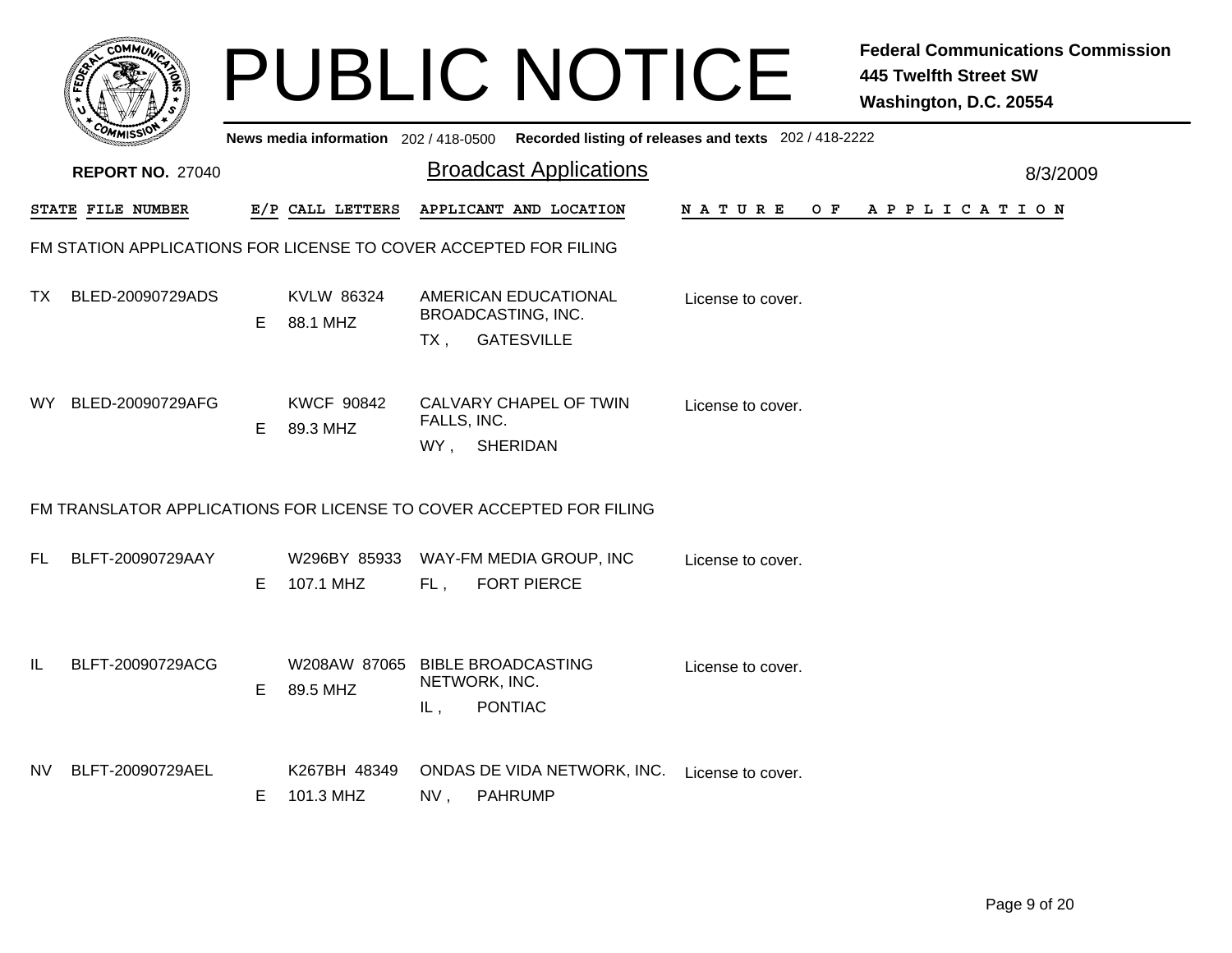|     |                                                                                                          |    |                                            |                   | <b>PUBLIC NOTICE</b>                                                          |                                                       | <b>Federal Communications Commission</b><br><b>445 Twelfth Street SW</b><br>Washington, D.C. 20554 |  |  |  |  |  |
|-----|----------------------------------------------------------------------------------------------------------|----|--------------------------------------------|-------------------|-------------------------------------------------------------------------------|-------------------------------------------------------|----------------------------------------------------------------------------------------------------|--|--|--|--|--|
|     |                                                                                                          |    | News media information 202 / 418-0500      |                   |                                                                               | Recorded listing of releases and texts 202 / 418-2222 |                                                                                                    |  |  |  |  |  |
|     | <b>REPORT NO. 27040</b>                                                                                  |    |                                            |                   | <b>Broadcast Applications</b>                                                 |                                                       | 8/3/2009                                                                                           |  |  |  |  |  |
|     | STATE FILE NUMBER                                                                                        |    | E/P CALL LETTERS                           |                   | APPLICANT AND LOCATION                                                        | N A T U R E<br>O F                                    | A P P L I C A T I O N                                                                              |  |  |  |  |  |
|     | TV TRANSLATOR OR LPTV STATION APPLICATIONS FOR LICENSE TO COVER ACCEPTED FOR FILING                      |    |                                            |                   |                                                                               |                                                       |                                                                                                    |  |  |  |  |  |
| AR. | BLTVL-20090729ABO                                                                                        | E  | KTKO-LP<br>130918<br>CHAN-8                | TKO, INC.<br>AR.  | <b>HARRISON</b>                                                               | callsign KTKO-LP.                                     | License to cover construction permit no: BMPTVL-20070613ADN,                                       |  |  |  |  |  |
|     | FM AUXILIARY TRANSMITTING ANTENNA APPLICATIONS FOR LICENSE TO COVER AUXILIARY PERMIT ACCEPTED FOR FILING |    |                                            |                   |                                                                               |                                                       |                                                                                                    |  |  |  |  |  |
|     | WA BXLH-20090728ACZ                                                                                      | E  | KOMO-FM<br>51167<br>97.7 MHZ               | <b>LLC</b><br>WA. | <b>OAKVILLE</b>                                                               |                                                       | SOUTH SOUND BROADCASTING, License to cover auxiliary permit BXPH-20080626ABA                       |  |  |  |  |  |
|     |                                                                                                          |    |                                            |                   | AM STATION APPLICATIONS FOR MINOR AMENDMENT TO A CONSTRUCTION PERMIT RECEIVED |                                                       |                                                                                                    |  |  |  |  |  |
| CA  | BNP-20070926AMO                                                                                          | E. | NEW 160820<br>1400 KHZ                     | INC.<br>$CA$ ,    | CHRISTYAHNA BROADCASTING,<br><b>LEMON GROVE</b>                               | Engineering Amendment filed 07/29/2009                |                                                                                                    |  |  |  |  |  |
|     | FM STATION APPLICATIONS FOR MINOR AMENDMENT TO A CONSTRUCTION PERMIT RECEIVED                            |    |                                            |                   |                                                                               |                                                       |                                                                                                    |  |  |  |  |  |
| AK. | BPH-20090702ACS                                                                                          | E. | KMBQ-FM 35118 KMBQ CORPORATION<br>99.7 MHZ | AK,               | <b>WASILLA</b>                                                                | Engineering Amendment filed 07/29/2009                |                                                                                                    |  |  |  |  |  |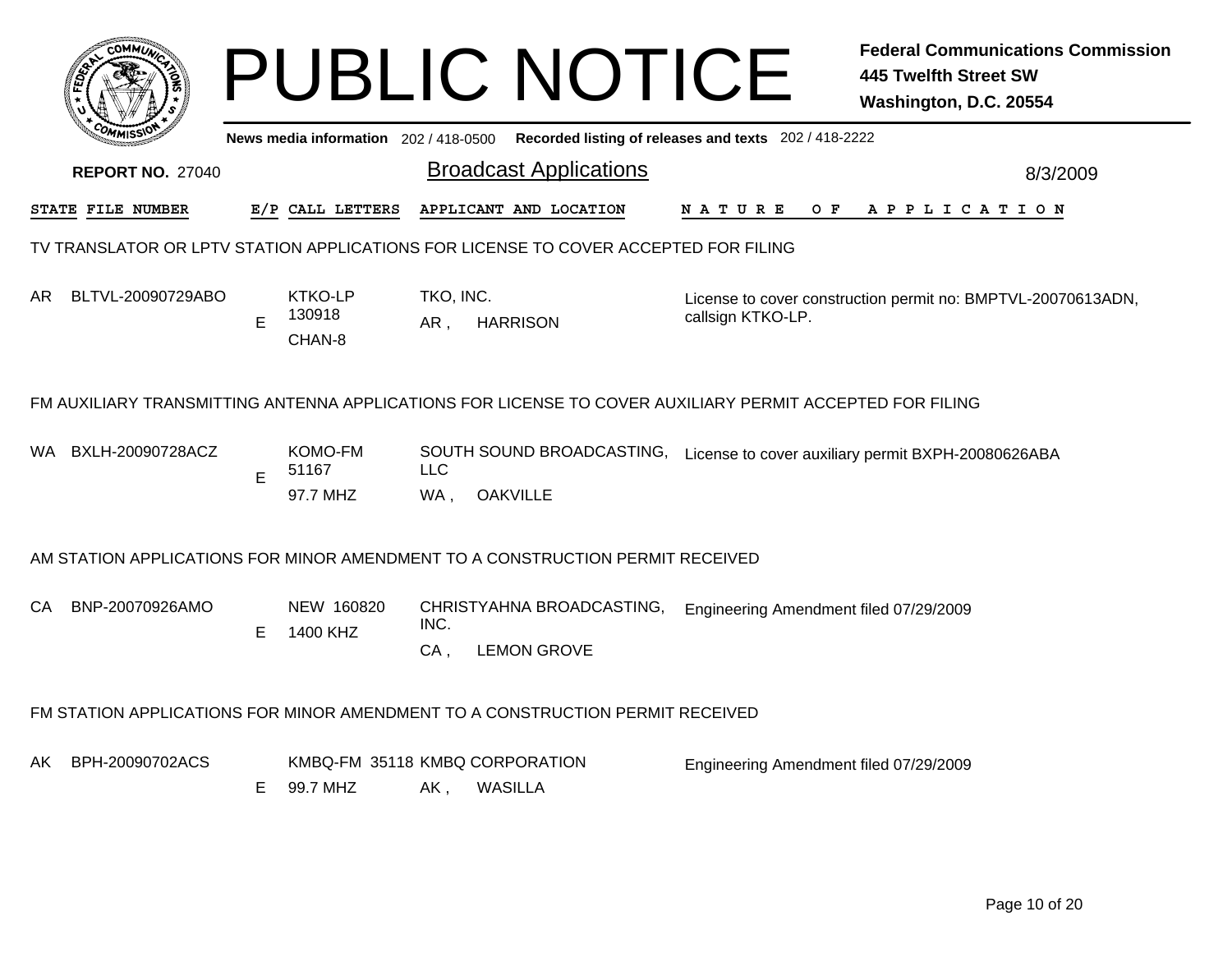|      |                                                                                                          |   |                                          |                       | <b>PUBLIC NOTICE</b>                                       |                                                       | <b>Federal Communications Commission</b><br><b>445 Twelfth Street SW</b><br>Washington, D.C. 20554 |
|------|----------------------------------------------------------------------------------------------------------|---|------------------------------------------|-----------------------|------------------------------------------------------------|-------------------------------------------------------|----------------------------------------------------------------------------------------------------|
|      |                                                                                                          |   | News media information 202 / 418-0500    |                       |                                                            | Recorded listing of releases and texts 202 / 418-2222 |                                                                                                    |
|      | <b>REPORT NO. 27040</b>                                                                                  |   |                                          |                       | <b>Broadcast Applications</b>                              |                                                       | 8/3/2009                                                                                           |
|      | <b>STATE FILE NUMBER</b>                                                                                 |   | E/P CALL LETTERS                         |                       | APPLICANT AND LOCATION                                     | N A T U R E<br>O F                                    | A P P L I C A T I O N                                                                              |
|      | DIGITAL TV APPLICATIONS FOR MINOR CHANGE TO A LICENSED FACILITY ACCEPTED FOR FILING                      |   |                                          |                       |                                                            |                                                       |                                                                                                    |
| ΚS   | BPCDT-20090729ABM                                                                                        | Е | KOAM-TV 58552 SAGA QUAD STATES<br>CHAN-7 | KS,                   | <b>COMMUNICATIONS, LLC</b><br><b>PITTSBURG</b>             |                                                       | Minor change in licensed facilities, callsign KOAM-TV.                                             |
| NM - | FM BOOSTER APPLICATIONS FOR MINOR CHANGE TO A LICENSED FACILITY ACCEPTED FOR FILING<br>BPFTB-20090729ABY | Е | KLBU-FM1<br>136434<br>102.9 MHZ          | $NM$ ,                | HUTTON BROADCASTING, LLC<br><b>SANTA FE</b>                |                                                       | Minor change in licensed facilities, callsign KLBU-FM1.                                            |
|      | FM STATION APPLICATIONS FOR MINOR CHANGE TO A LICENSED FACILITY ACCEPTED FOR FILING                      |   |                                          |                       |                                                            |                                                       |                                                                                                    |
| NJ   | BPED-20090729ACM                                                                                         | Е | <b>WWNJ 41203</b><br>91.1 MHZ            | <b>COLLEGE</b><br>NJ, | MERCER COUNTY COMMUNITY<br>TOMS RIVER TOWNSHIP             | Minor change in licensed facilities.                  |                                                                                                    |
| ΙA   | BPED-20090729AFE                                                                                         | Е | 89.1 MHZ                                 | IA,                   | KXGM-FM 85165 EXTREME GRACE MEDIA, INC.<br><b>HIAWATHA</b> | Minor change in licensed facilities.                  |                                                                                                    |
|      |                                                                                                          |   |                                          |                       |                                                            |                                                       |                                                                                                    |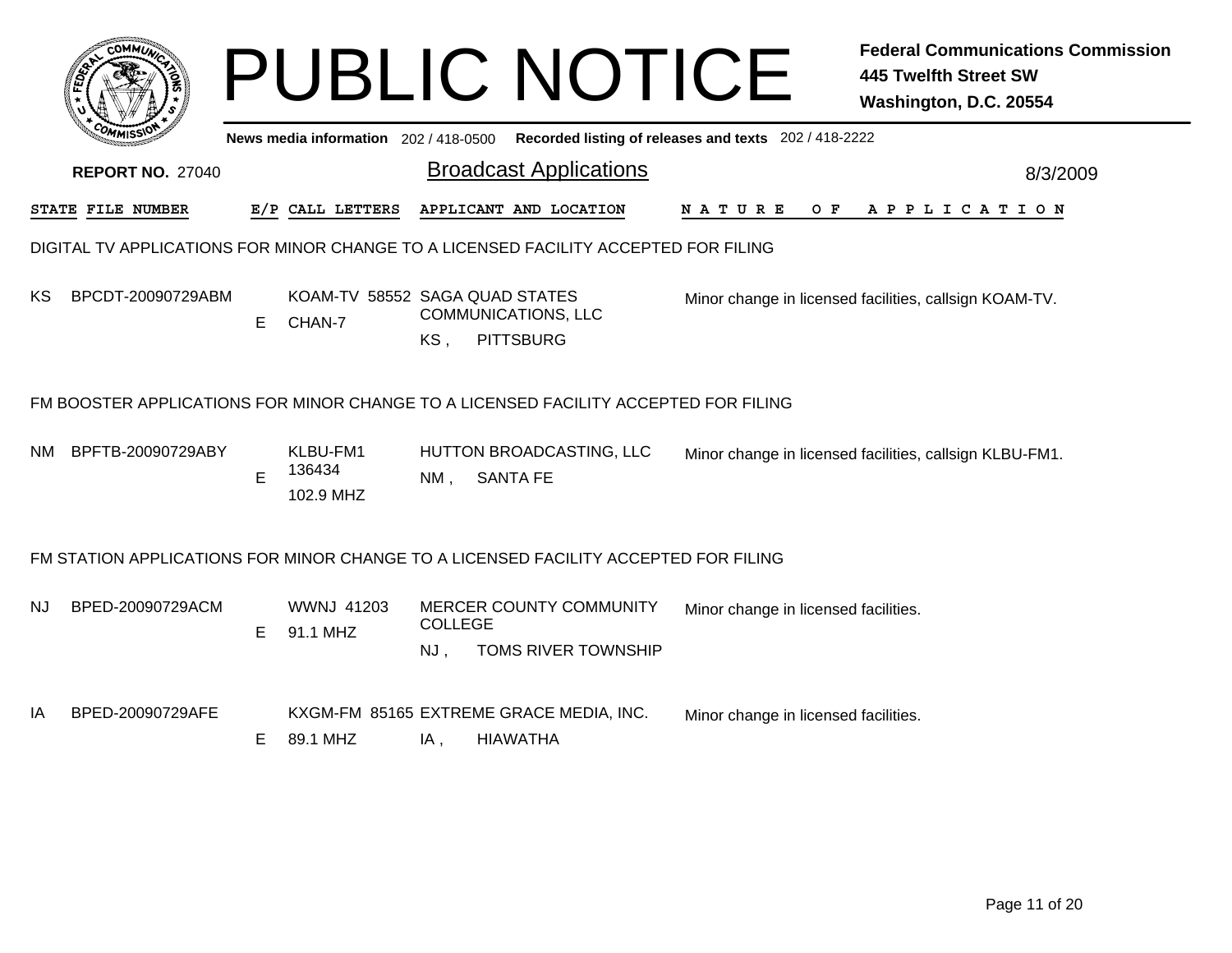|    |                          |    |                                       |             | <b>PUBLIC NOTICE</b>                                                                   |                                                       | <b>Federal Communications Commission</b><br><b>445 Twelfth Street SW</b><br>Washington, D.C. 20554 |
|----|--------------------------|----|---------------------------------------|-------------|----------------------------------------------------------------------------------------|-------------------------------------------------------|----------------------------------------------------------------------------------------------------|
|    |                          |    | News media information 202 / 418-0500 |             |                                                                                        | Recorded listing of releases and texts 202 / 418-2222 |                                                                                                    |
|    | <b>REPORT NO. 27040</b>  |    |                                       |             | <b>Broadcast Applications</b>                                                          |                                                       | 8/3/2009                                                                                           |
|    | <b>STATE FILE NUMBER</b> |    | E/P CALL LETTERS                      |             | APPLICANT AND LOCATION                                                                 | N A T U R E<br>O F                                    | APPLICATION                                                                                        |
|    |                          |    |                                       |             | FM TRANSLATOR APPLICATIONS FOR MINOR CHANGE TO A LICENSED FACILITY ACCEPTED FOR FILING |                                                       |                                                                                                    |
| GA | BPFT-20090729AAC         | E  | 96.3 MHZ                              | GA,         | W242BT 141671 RADIO ASSIST MINISTRY, INC<br><b>UNION</b>                               |                                                       | Minor change in licensed facilities, callsign W242BT.                                              |
| AL | BPFT-20090729AAD         | E. | 105.3 MHZ                             | AL,         | W287BO 150999 RADIO ASSIST MINISTRY, INC.<br><b>ENTERPRISE</b>                         |                                                       | Minor change in licensed facilities, callsign W292CY.                                              |
| VA | BPFT-20090729AAG         | E. | W254AH 18879<br>98.7 MHZ              | INC.<br>VA, | POSITIVE ALTERNATIVE RADIO,<br><b>FARMVILLE</b>                                        |                                                       | Minor change in licensed facilities, callsign W254AH.                                              |
| AL | BPFT-20090729ACE         | Е  | 101.5 MHZ                             | INC.<br>AL, | W268BM 150814 EDGEWATER BROADCASTING,<br><b>ATHENS</b>                                 |                                                       | Minor change in licensed facilities, callsign W268BM.                                              |
| AL | BPFT-20090729ADR         | E  | 104.7 MHZ                             | INC.<br>AL, | W278AQ 150872 EDGEWATER BROADCASTING,<br><b>DEMOPOLIS</b>                              |                                                       | Minor change in licensed facilities, callsign W278AQ.                                              |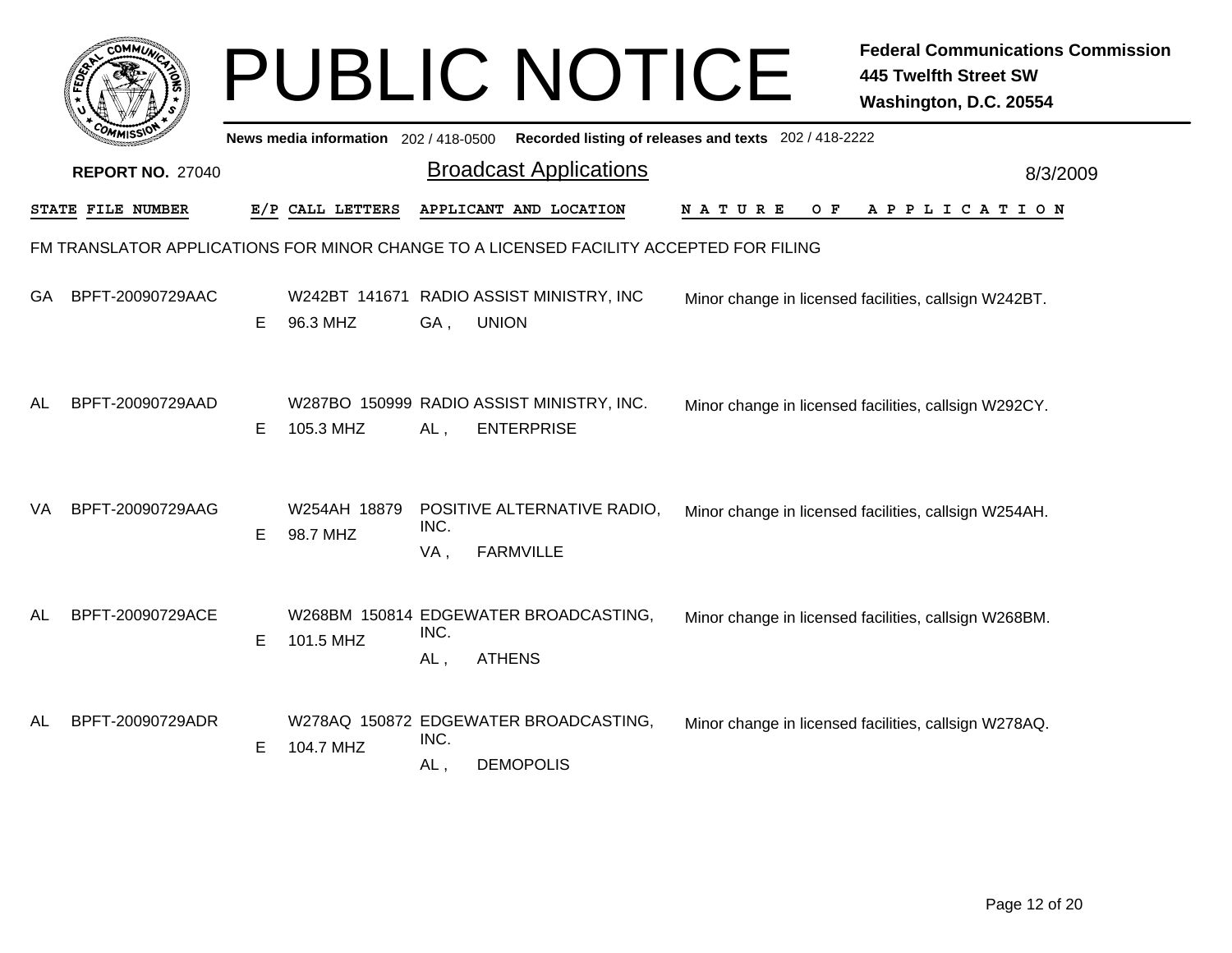| <b>COMMUT</b>                                                                                                                 |    |                                       |                      | <b>PUBLIC NOTICE</b>                                                       |                      |     | <b>445 Twelfth Street SW</b><br>Washington, D.C. 20554 | <b>Federal Communications Commission</b> |
|-------------------------------------------------------------------------------------------------------------------------------|----|---------------------------------------|----------------------|----------------------------------------------------------------------------|----------------------|-----|--------------------------------------------------------|------------------------------------------|
|                                                                                                                               |    | News media information 202 / 418-0500 |                      | Recorded listing of releases and texts 202 / 418-2222                      |                      |     |                                                        |                                          |
| <b>REPORT NO. 27040</b>                                                                                                       |    |                                       |                      | <b>Broadcast Applications</b>                                              |                      |     |                                                        | 8/3/2009                                 |
| STATE FILE NUMBER                                                                                                             |    | E/P CALL LETTERS                      |                      | APPLICANT AND LOCATION                                                     | N A T U R E          | O F | A P P L I C A T I O N                                  |                                          |
| DIGITAL TRANSLATOR OR DIGITAL LPTV APPLICATIONS FOR MINOR MODIFICATION TO A CONSTRUCTION PERMIT ACCEPTED FOR<br><b>FILING</b> |    |                                       |                      |                                                                            |                      |     |                                                        |                                          |
| BMPDTT-20090729AFH<br>MT.                                                                                                     | E. | K15GP 5825<br>CHAN-15                 | MT,                  | <b>BLACKTAIL TV TAX DISTRICT</b><br><b>KALISPELL</b>                       | BDFCDTT-20070706ADQ. |     | Modification of construction permit file number        |                                          |
| DIGITAL TV APPLICATIONS FOR MINOR MODIFICATION TO A CONSTRUCTION PERMIT ACCEPTED FOR FILING                                   |    |                                       |                      |                                                                            |                      |     |                                                        |                                          |
| BMPEDT-20090729ACO<br>NJ.                                                                                                     | E. | <b>WNJB 48457</b><br>CHAN-8           | NJ,                  | NEW JERSEY PUBLIC<br><b>BROADCASTING AUTHORITY</b><br><b>NEW BRUNSWICK</b> | BMPEDT-20070125ACC.  |     | Modification of construction permit file number        |                                          |
| FM BOOSTER APPLICATIONS FOR MINOR MODIFICATION TO A CONSTRUCTION PERMIT ACCEPTED FOR FILING                                   |    |                                       |                      |                                                                            |                      |     |                                                        |                                          |
| BMPFTB-20090729AEM<br>CА                                                                                                      | E  | KCAQ-FM2<br>165418<br>104.7 MHZ       | <b>LLC</b><br>$CA$ , | <b>GOLD COAST BROADCASTING</b><br><b>SANTA SUSANA</b>                      | Mod of CP            |     |                                                        |                                          |
| FM STATION APPLICATIONS FOR MINOR MODIFICATION TO A CONSTRUCTION PERMIT ACCEPTED FOR FILING                                   |    |                                       |                      |                                                                            |                      |     |                                                        |                                          |
| BMPH-20090729ABC<br>NV.                                                                                                       | Е  | KZZD 165338<br>104.1 MHZ              | INC.<br>NV,          | SHAMROCK COMMUNICATIONS,<br><b>FALLON</b>                                  | Mod of CP to chg     |     |                                                        |                                          |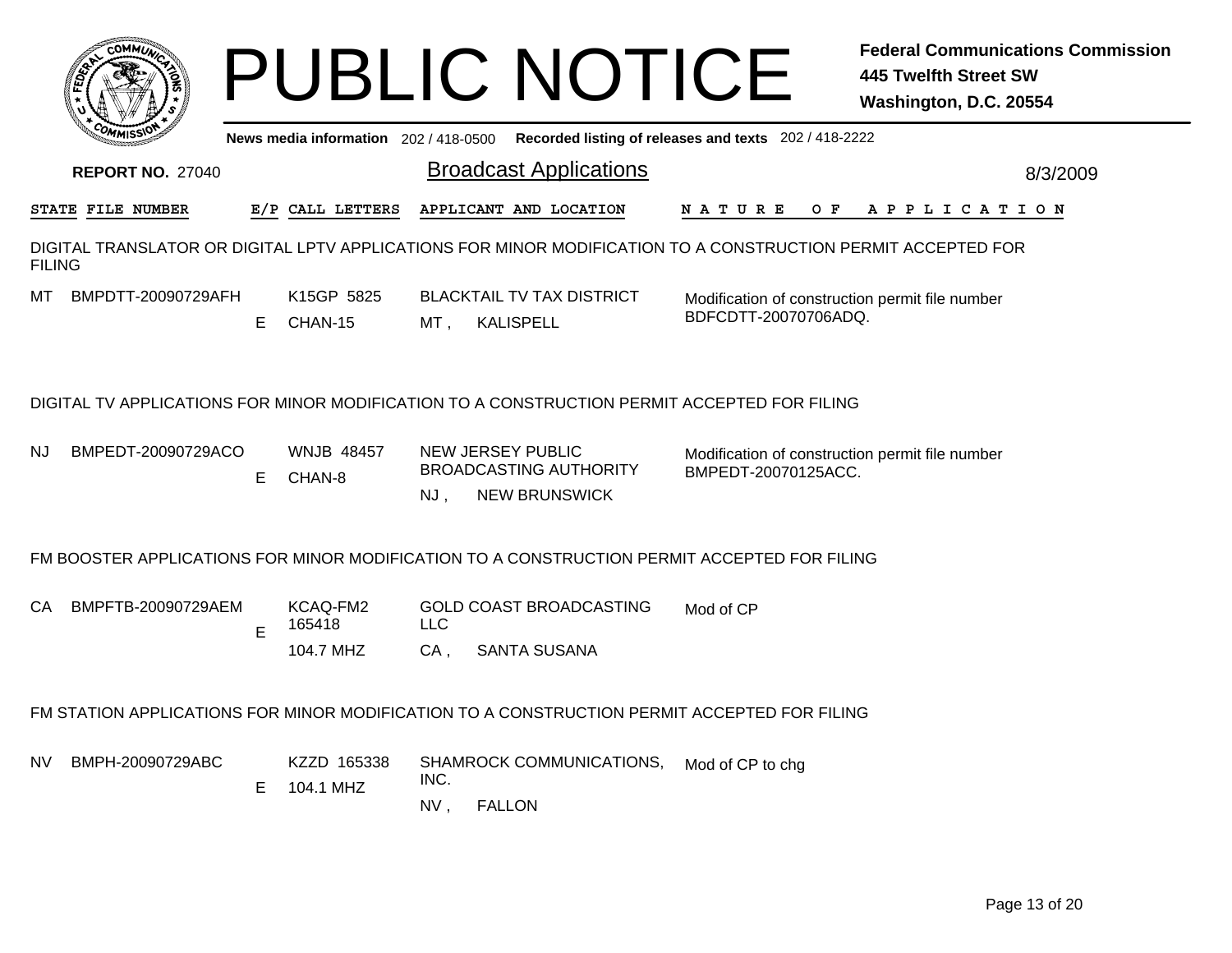|     |                         |    |                                       |                      | <b>PUBLIC NOTICE</b>                                                                                            |                                                                                      | <b>Federal Communications Commission</b><br>445 Twelfth Street SW<br>Washington, D.C. 20554                                          |
|-----|-------------------------|----|---------------------------------------|----------------------|-----------------------------------------------------------------------------------------------------------------|--------------------------------------------------------------------------------------|--------------------------------------------------------------------------------------------------------------------------------------|
|     |                         |    | News media information 202 / 418-0500 |                      |                                                                                                                 | Recorded listing of releases and texts 202 / 418-2222                                |                                                                                                                                      |
|     | <b>REPORT NO. 27040</b> |    |                                       |                      | <b>Broadcast Applications</b>                                                                                   |                                                                                      | 8/3/2009                                                                                                                             |
|     | STATE FILE NUMBER       |    | E/P CALL LETTERS                      |                      | APPLICANT AND LOCATION                                                                                          | N A T U R E<br>O F                                                                   | A P P L I C A T I O N                                                                                                                |
|     |                         |    |                                       |                      | FM AUXILIARY TRANSMITTING ANTENNA APPLICATIONS FOR MOD OF LICENSE FOR AN AUXILIARY FACILITY ACCEPTED FOR FILING |                                                                                      |                                                                                                                                      |
| FL  | BXMLH-20090729AEN       | E. | WLOQ 25403<br>103.1 MHZ               | FL,                  | <b>GROSS COMMUNICATIONS</b><br><b>CORPORATION</b><br>WINDERMERE                                                 | License to modify.                                                                   |                                                                                                                                      |
|     |                         |    |                                       |                      | AM STATION APPLICATIONS FOR MODIFICATION OF LICENSE ACCEPTED FOR FILING                                         |                                                                                      |                                                                                                                                      |
| MD. | BML-20090723AGK         | P  | <b>WAMD 39550</b><br>970 KHZ          | <b>LLC</b><br>$MD$ , | SALEM MEDIA OF NEW YORK,<br>ABERDEEN                                                                            | License to modify.                                                                   |                                                                                                                                      |
|     |                         |    |                                       |                      | FM STATION APPLICATIONS FOR ORIGINAL CONSTRUCTION PERMIT ACCEPTED FOR FILING                                    |                                                                                      |                                                                                                                                      |
| PA. | BNPED-20071022BSN       | E. | NEW 172929<br>88.5 MHZ                | PA,                  | <b>GOSPEL TABERNACLE</b><br><b>COUDERSPORT</b>                                                                  | CP New Station.                                                                      | Petitions to deny must be on file no later than 30 days from the date of<br>this public notice accepting the application for filing. |
|     |                         |    |                                       |                      | AM STATION APPLICATIONS FOR TRANSFER OF CONTROL ACCEPTED FOR FILING                                             |                                                                                      |                                                                                                                                      |
| UT  | BTC-20090728ADP         | E  | KENT 129732<br>1400 KHZ               | UT.                  | AM RADIO 1400, INC.<br><b>PAROWAN</b>                                                                           | <b>Involuntary Transfer of Control</b><br>From: LEGACY MEDIA CORPORATION<br>Form 316 | To: DERK G. RASMUSSEN, RECEIVER FOR AM RADIO 1400, INC.                                                                              |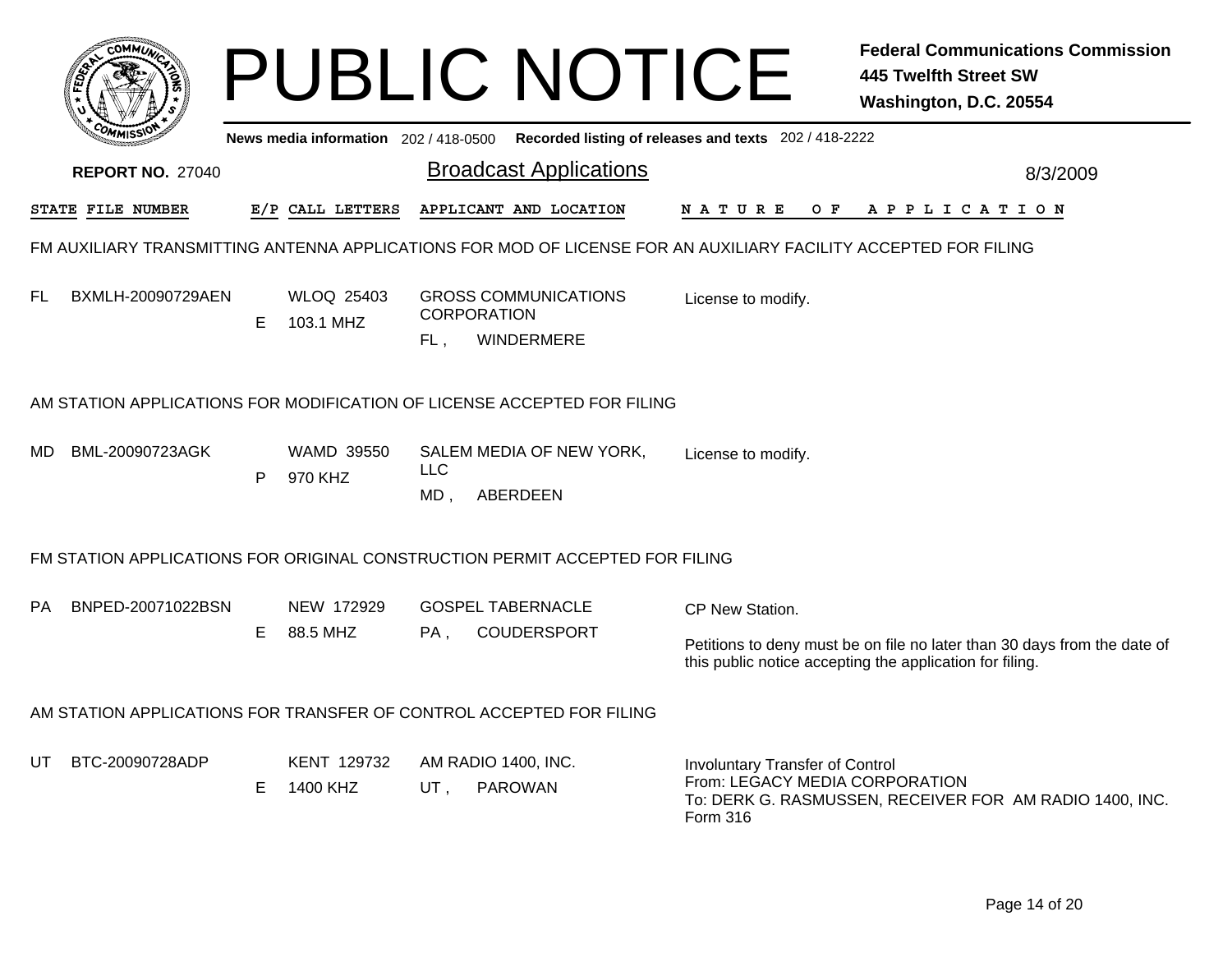|     | MMUNICT<br><b>CO</b> |  |
|-----|----------------------|--|
| ప్త |                      |  |
|     |                      |  |
|     | COMI<br>MISS<br>m    |  |

## PUBLIC NOTICE **Federal Communications Commission 445 Twelfth Street SW Washington, D.C. 20554**

|     | יככוומוזי               |    |                               | News media information 202/418-0500 Recorded listing of releases and texts 202/418-2222 |                                                                                                                                                 |  |
|-----|-------------------------|----|-------------------------------|-----------------------------------------------------------------------------------------|-------------------------------------------------------------------------------------------------------------------------------------------------|--|
|     | <b>REPORT NO. 27040</b> |    |                               | <b>Broadcast Applications</b>                                                           | 8/3/2009                                                                                                                                        |  |
|     | STATE FILE NUMBER       |    | E/P CALL LETTERS              | APPLICANT AND LOCATION                                                                  | APPLICATION<br>N A T U R E<br>O F                                                                                                               |  |
|     |                         |    |                               | AM STATION APPLICATIONS FOR TRANSFER OF CONTROL ACCEPTED FOR FILING                     |                                                                                                                                                 |  |
| UT  | BTC-20090728AET         | E. | KNFL 129784<br>1470 KHZ       | AM RADIO 1470, INC.<br><b>TREMONTON</b><br>UT ,                                         | <b>Involuntary Transfer of Control</b><br>From: LEGACY MEDIA CORPORATION<br>To: DERK G. RASMUSSEN, RECEIVER FOR AM RADIO 1470, INC.<br>Form 316 |  |
| UT  | BTC-20090728AEV         | E  | <b>KOGN 5175</b><br>1490 KHZ  | AM RADIO 1490, INC.<br><b>OGDEN</b><br>UT,                                              | <b>Involuntary Transfer of Control</b><br>From: LEGACY MEDIA CORPORATION<br>To: DERK G. RASMUSSEN, RECEIVER FOR AM RADIO 1490, INC.<br>Form 316 |  |
| ID  | BTC-20090728AEY         | E. | KPTO 129638<br>1440 KHZ       | AM RADIO 1440, INC.<br>POCATELLO<br>ID,                                                 | <b>Involuntary Transfer of Control</b><br>From: LEGACY MEDIA CORPORATION<br>To: DERK G. RASMUSSEN, RECEIVER FOR AM RADIO 1440, INC.<br>Form 316 |  |
| MD. | BTC-20090729ABH         | E. | <b>WBAL 65679</b><br>1090 KHZ | HEARST RADIO, INC.<br><b>BALTIMORE</b><br>MD,                                           | <b>Voluntary Transfer of Control</b><br>From: HEARST BROADCASTING, INC.<br>To: HEARST TELEVISION INC.<br>Form 316                               |  |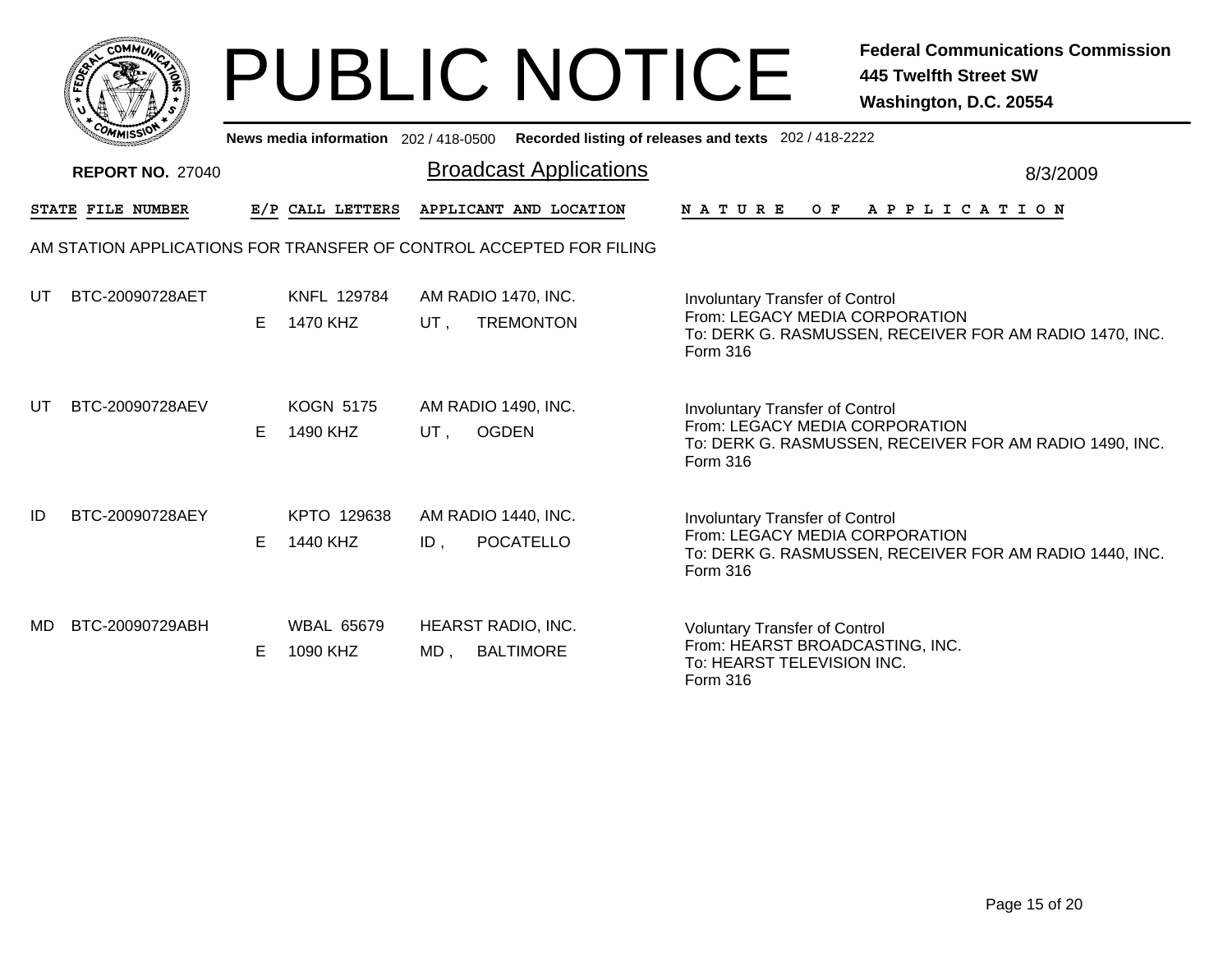|           |                                                                     |   |                                     |             | <b>PUBLIC NOTICE</b>                               |                                                                                                                          | <b>Federal Communications Commission</b><br><b>445 Twelfth Street SW</b><br>Washington, D.C. 20554          |
|-----------|---------------------------------------------------------------------|---|-------------------------------------|-------------|----------------------------------------------------|--------------------------------------------------------------------------------------------------------------------------|-------------------------------------------------------------------------------------------------------------|
|           |                                                                     |   | News media information 202/418-0500 |             |                                                    | Recorded listing of releases and texts 202 / 418-2222                                                                    |                                                                                                             |
|           | <b>REPORT NO. 27040</b>                                             |   |                                     |             | <b>Broadcast Applications</b>                      |                                                                                                                          | 8/3/2009                                                                                                    |
|           | STATE FILE NUMBER                                                   |   | E/P CALL LETTERS                    |             | APPLICANT AND LOCATION                             | N A T U R E<br>O F                                                                                                       | A P P L I C A T I O N                                                                                       |
|           | DIGITAL TV APPLICATIONS FOR TRANSFER OF CONTROL ACCEPTED FOR FILING |   |                                     |             |                                                    |                                                                                                                          |                                                                                                             |
| OK.       | BTCCDT-20090729AAH                                                  | E | <b>KSBI 38214</b><br>CHAN-51        | INC.<br>OK, | FAMILY BROADCASTING GROUP.<br><b>OKLAHOMA CITY</b> | <b>Voluntary Transfer of Control</b><br>PARTERS, LLC<br>Form 315                                                         | From: BRADY M. BRUS, ANGELA BRUS & SEEKFIRST MEDIA<br>To: AUBREY K. MCCLENDON & WARD FAMILY ENTERPRISES, LP |
| <b>FL</b> | BTCCDT-20090729ABP                                                  | E | WMOR-TV<br>53819<br>CHAN-19         | $FL$ .      | <b>WMOR-TV COMPANY</b><br>LAKELAND                 | <b>Voluntary Transfer of Control</b><br>From: HEARST BROADCASTING, INC.<br>To: HEARST TELEVISION INC.<br><b>Form 316</b> |                                                                                                             |
| MO.       | BTCCDT-20090729ABQ                                                  | Е | <b>KCWE 64444</b><br>CHAN-31        | MO.         | <b>KCWE-TV COMPANY</b><br><b>KANSAS CITY</b>       | <b>Voluntary Transfer of Control</b><br>From: HEARST BROADCASTING, INC.<br>To: HEARST TELEVISION INC.<br>Form 316        |                                                                                                             |

## FM STATION APPLICATIONS FOR TRANSFER OF CONTROL ACCEPTED FOR FILING

| ID<br>BTCH-20090728AEX |  | KITT 17436<br>100.1 MHZ | ID | TRI-STATE MEDIA<br><b>CORPORATION</b><br><b>SODA SPRINGS</b> | Involuntary Transfer of Control<br>From: LEGACY MEDIA CORPORATION<br>To: DERK G. RASMUSSEN, RECEIVER FOR TRI-STATE MEDIA<br><b>CORPORATION</b><br>Form 316 |
|------------------------|--|-------------------------|----|--------------------------------------------------------------|------------------------------------------------------------------------------------------------------------------------------------------------------------|
|------------------------|--|-------------------------|----|--------------------------------------------------------------|------------------------------------------------------------------------------------------------------------------------------------------------------------|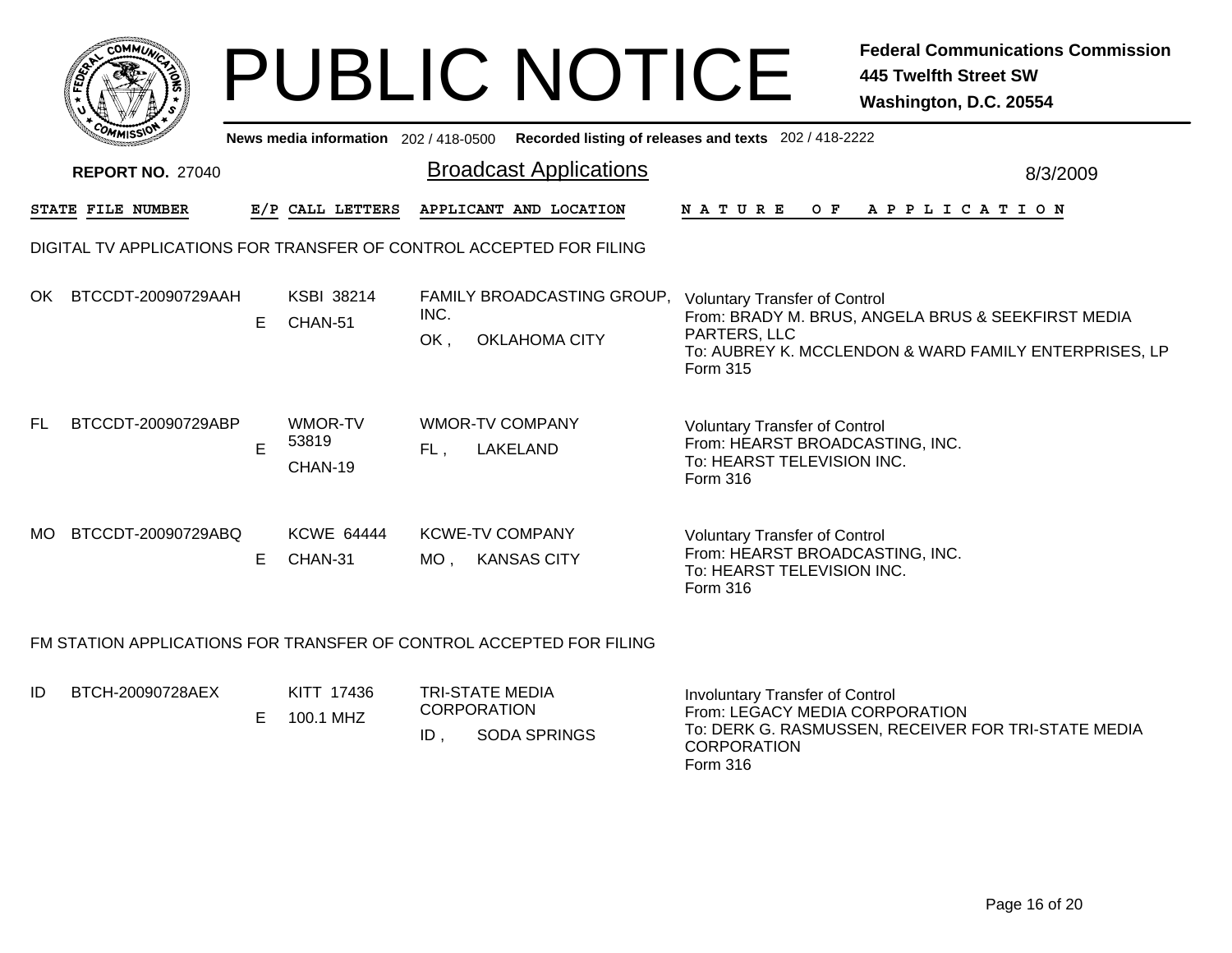|     |                                                                     |    |                                     |             | <b>PUBLIC NOTICE</b>                                                                   |                                                                                                                   | <b>Federal Communications Commission</b><br><b>445 Twelfth Street SW</b><br>Washington, D.C. 20554          |  |  |
|-----|---------------------------------------------------------------------|----|-------------------------------------|-------------|----------------------------------------------------------------------------------------|-------------------------------------------------------------------------------------------------------------------|-------------------------------------------------------------------------------------------------------------|--|--|
|     |                                                                     |    | News media information 202/418-0500 |             |                                                                                        | Recorded listing of releases and texts 202 / 418-2222                                                             |                                                                                                             |  |  |
|     | <b>REPORT NO. 27040</b>                                             |    |                                     |             | <b>Broadcast Applications</b>                                                          |                                                                                                                   | 8/3/2009                                                                                                    |  |  |
|     | STATE FILE NUMBER                                                   |    | E/P CALL LETTERS                    |             | APPLICANT AND LOCATION                                                                 | N A T U R E<br>O F                                                                                                | A P P L I C A T I O N                                                                                       |  |  |
|     | FM STATION APPLICATIONS FOR TRANSFER OF CONTROL ACCEPTED FOR FILING |    |                                     |             |                                                                                        |                                                                                                                   |                                                                                                             |  |  |
| MD. | BTCH-20090729ABG                                                    | E. | WIYY 65693<br>97.9 MHZ              |             | HEARST RADIO, INC.<br>MD, BALTIMORE                                                    | <b>Voluntary Transfer of Control</b><br>From: HEARST BROADCASTING, INC.<br>To: HEARST TELEVISION INC.<br>Form 316 |                                                                                                             |  |  |
|     |                                                                     |    |                                     |             | TV TRANSLATOR OR LPTV STATION APPLICATIONS FOR TRANSFER OF CONTROL ACCEPTED FOR FILING |                                                                                                                   |                                                                                                             |  |  |
| OK  | BTCTTL-20090729AAI                                                  | E. | CHAN-41                             | INC.<br>OK, | KXOC-LP 38213 FAMILY BROADCASTING GROUP,<br><b>OKLAHOMA CITY</b>                       | <b>Voluntary Transfer of Control</b><br>PARTERS, LLC<br>Form 315                                                  | From: BRADY M. BRUS, ANGELA BRUS & SEEKFIRST MEDIA<br>To: AUBREY K. MCCLENDON & WARD FAMILY ENTERPRISES, LP |  |  |
| KS. | BTCTTL-20090729AAJ                                                  | E. | CHAN-40                             | INC.<br>KS, | KFVT-LP 38217 FAMILY BROADCASTING GROUP,<br><b>WICHITA</b>                             | <b>Voluntary Transfer of Control</b><br>PARTERS, LLC<br>Form 315                                                  | From: BRADY M. BRUS, ANGELA BRUS & SEEKFIRST MEDIA<br>To: AUBREY K. MCCLENDON & WARD FAMILY ENTERPRISES, LP |  |  |
| OK. | BTCTTL-20090729AAK                                                  | E. | K15DA 38226<br>CHAN-15              | INC.<br>OK, | FAMILY BROADCASTING GROUP,<br><b>TULSA</b>                                             | <b>Voluntary Transfer of Control</b><br>PARTERS, LLC<br><b>Form 315</b>                                           | From: BRADY M. BRUS, ANGELA BRUS & SEEKFIRST MEDIA<br>To: AUBREY K. MCCLENDON & WARD FAMILY ENTERPRISES, LP |  |  |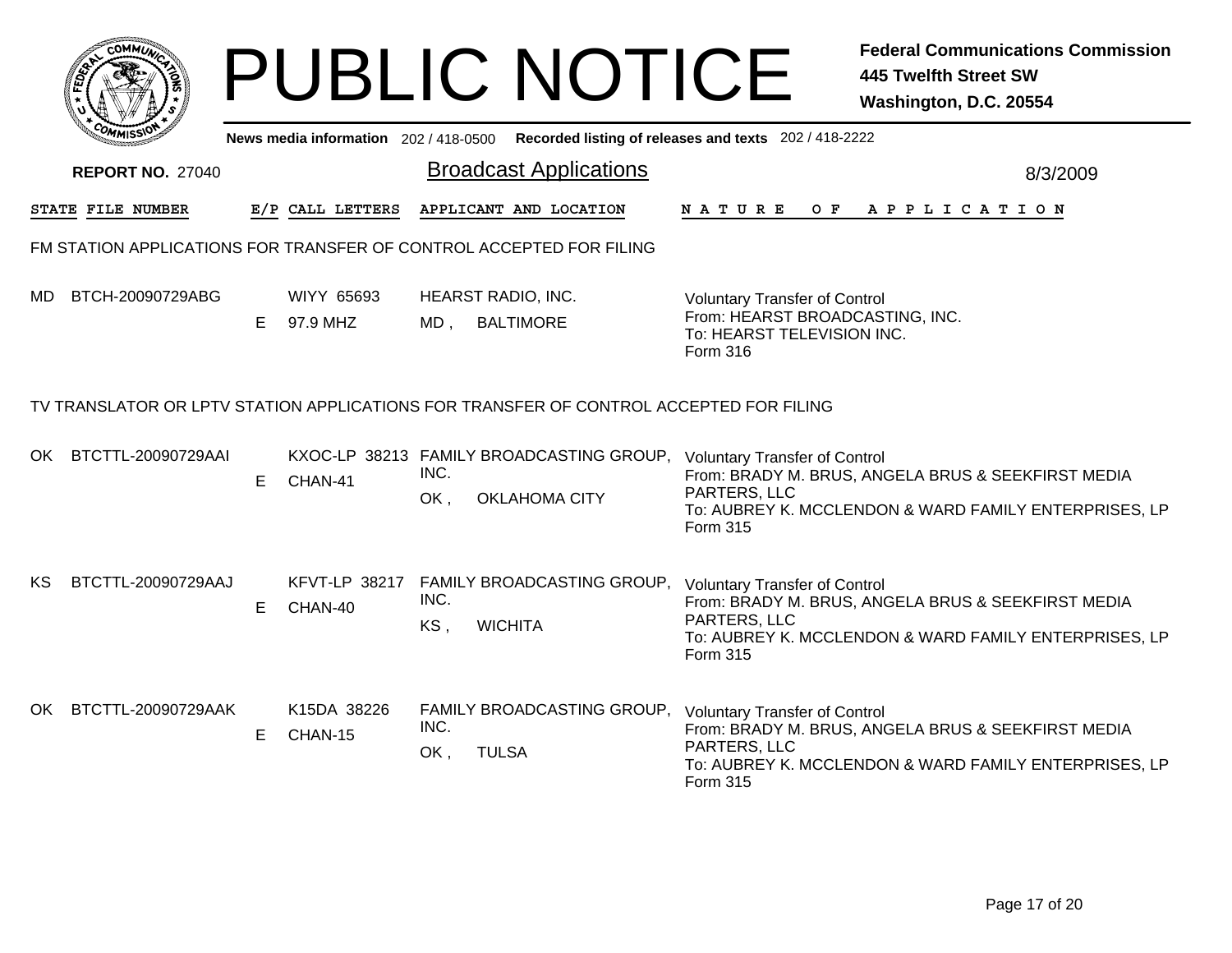|     |                          |    |                        |                | <b>PUBLIC NOTICE</b>                                                                    |                                                                         | <b>Federal Communications Commission</b><br><b>445 Twelfth Street SW</b><br>Washington, D.C. 20554          |
|-----|--------------------------|----|------------------------|----------------|-----------------------------------------------------------------------------------------|-------------------------------------------------------------------------|-------------------------------------------------------------------------------------------------------------|
|     |                          |    |                        |                | News media information 202/418-0500 Recorded listing of releases and texts 202/418-2222 |                                                                         |                                                                                                             |
|     | <b>REPORT NO. 27040</b>  |    |                        |                | <b>Broadcast Applications</b>                                                           |                                                                         | 8/3/2009                                                                                                    |
|     | <b>STATE FILE NUMBER</b> |    | E/P CALL LETTERS       |                | APPLICANT AND LOCATION                                                                  | N A T U R E<br>O F                                                      | A P P L I C A T I O N                                                                                       |
|     |                          |    |                        |                | TV TRANSLATOR OR LPTV STATION APPLICATIONS FOR TRANSFER OF CONTROL ACCEPTED FOR FILING  |                                                                         |                                                                                                             |
| OK  | BTCTTL-20090729AAL       | E  | K17FB 4834<br>CHAN-17  | INC.<br>OK,    | FAMILY BROADCASTING GROUP, Voluntary Transfer of Control<br>ARDMORE                     | PARTERS, LLC<br><b>Form 315</b>                                         | From: BRADY M. BRUS, ANGELA BRUS & SEEKFIRST MEDIA<br>To: AUBREY K. MCCLENDON & WARD FAMILY ENTERPRISES, LP |
| OK. | BTCTTL-20090729AAM       | E  | K20HO 38221<br>CHAN-20 | INC.<br>OK,    | FAMILY BROADCASTING GROUP, Voluntary Transfer of Control<br><b>LAWTON</b>               | PARTERS, LLC<br><b>Form 315</b>                                         | From: BRADY M. BRUS, ANGELA BRUS & SEEKFIRST MEDIA<br>To: AUBREY K. MCCLENDON & WARD FAMILY ENTERPRISES, LP |
| OK  | BTCTT-20090729AAN        | E. | K21DF 38216<br>CHAN-21 | INC.<br>OK,    | FAMILY BROADCASTING GROUP, Voluntary Transfer of Control<br><b>STILLWATER</b>           | PARTERS, LLC<br><b>Form 315</b>                                         | From: BRADY M. BRUS, ANGELA BRUS & SEEKFIRST MEDIA<br>To: AUBREY K. MCCLENDON & WARD FAMILY ENTERPRISES, LP |
| TX  | BTCTTL-20090729AAO       | E  | K48HU 38222<br>CHAN-48 | INC.<br>$TX$ , | FAMILY BROADCASTING GROUP,<br><b>WICHITA FALLS</b>                                      | <b>Voluntary Transfer of Control</b><br>PARTERS, LLC<br><b>Form 315</b> | From: BRADY M. BRUS, ANGELA BRUS & SEEKFIRST MEDIA<br>To: AUBREY K. MCCLENDON & WARD FAMILY ENTERPRISES, LP |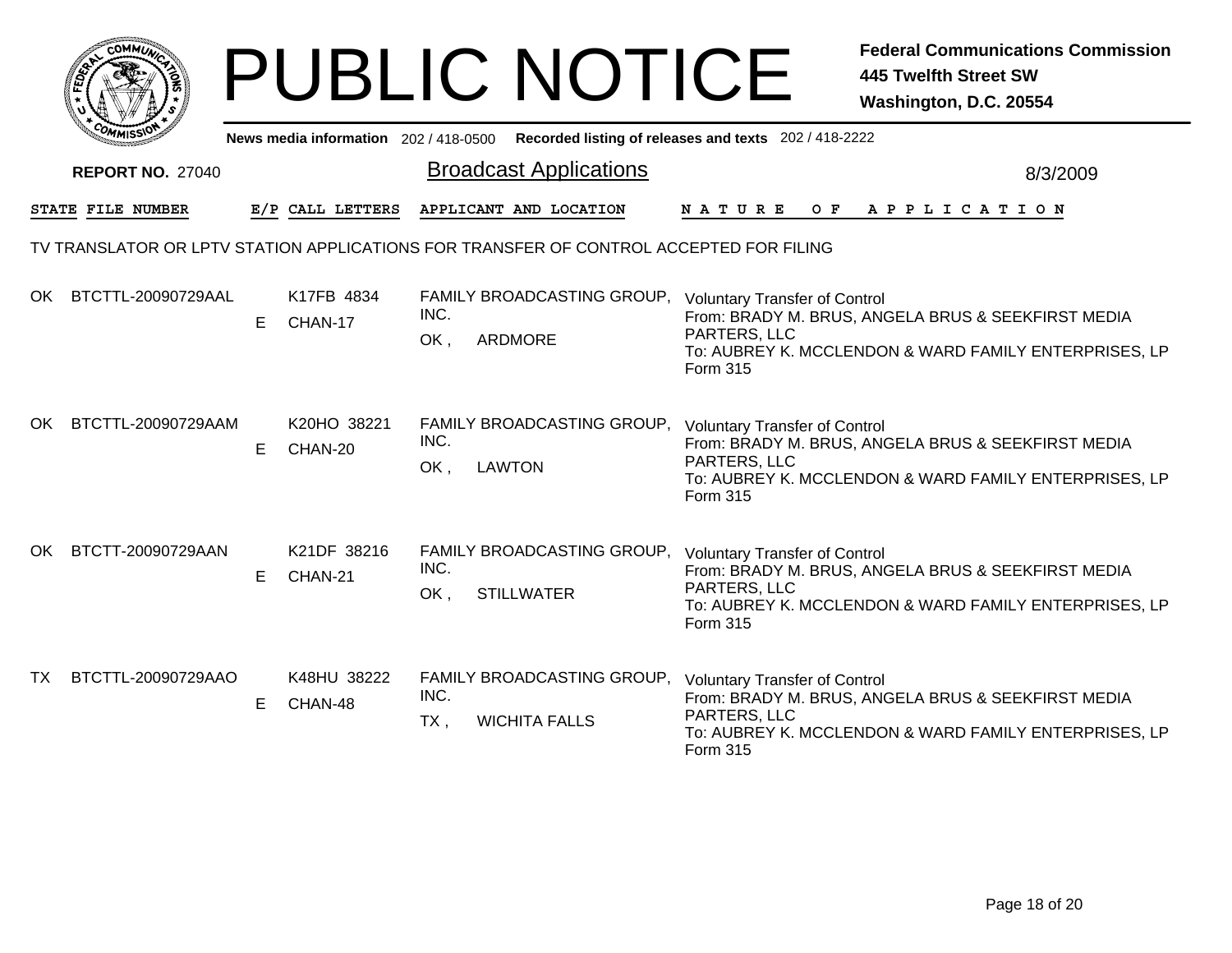|    |                          |   |                        | <b>PUBLIC NOTICE</b>                                                                       | <b>Federal Communications Commission</b><br><b>445 Twelfth Street SW</b><br>Washington, D.C. 20554                                                                              |  |
|----|--------------------------|---|------------------------|--------------------------------------------------------------------------------------------|---------------------------------------------------------------------------------------------------------------------------------------------------------------------------------|--|
|    |                          |   |                        | News media information 202/418-0500 Recorded listing of releases and texts 202/418-2222    |                                                                                                                                                                                 |  |
|    | <b>REPORT NO. 27040</b>  |   |                        | <b>Broadcast Applications</b>                                                              | 8/3/2009                                                                                                                                                                        |  |
|    | <b>STATE FILE NUMBER</b> |   | E/P CALL LETTERS       | APPLICANT AND LOCATION                                                                     | N A T U R E<br>O F<br>A P P L I C A T I O N                                                                                                                                     |  |
|    |                          |   |                        | TV TRANSLATOR OR LPTV STATION APPLICATIONS FOR TRANSFER OF CONTROL ACCEPTED FOR FILING     |                                                                                                                                                                                 |  |
|    | OK BTCTTL-20090729AAP    | E | K14LD 38218<br>CHAN-14 | FAMILY BROADCASTING GROUP, Voluntary Transfer of Control<br>INC.<br>OK,<br><b>MUSKOGEE</b> | From: BRADY M. BRUS, ANGELA BRUS & SEEKFIRST MEDIA<br>PARTERS, LLC<br>To: AUBREY K. MCCLENDON & WARD FAMILY ENTERPRISES, LP<br>Form 315                                         |  |
| OK | BTCTT-20090729AAQ        | Е | K13XU 38231<br>CHAN-13 | FAMILY BROADCASTING GROUP, Voluntary Transfer of Control<br>INC.<br>OK,<br><b>TULSA</b>    | From: BRADY M. BRUS, ANGELA BRUS & SEEKFIRST MEDIA<br>PARTERS, LLC<br>To: AUBREY K. MCCLENDON & WARD FAMILY ENTERPRISES, LP<br>Form 315                                         |  |
| OK | BTCTT-20090729AAR        | Е | K35CU 38220<br>CHAN-35 | FAMILY BROADCASTING GROUP, Voluntary Transfer of Control<br>INC.<br>OK,<br><b>ADA</b>      | From: BRADY M. BRUS, ANGELA BRUS & SEEKFIRST MEDIA<br>PARTERS, LLC<br>To: AUBREY K. MCCLENDON & WARD FAMILY ENTERPRISES, LP<br>Form 315                                         |  |
| OK | BTCTT-20090729AAS        | E | K45EJ 38230<br>CHAN-45 | FAMILY BROADCASTING GROUP,<br>INC.<br>OK,<br><b>ENID</b>                                   | <b>Voluntary Transfer of Control</b><br>From: BRADY M. BRUS, ANGELA BRUS & SEEKFIRST MEDIA<br>PARTERS, LLC<br>To: AUBREY K. MCCLENDON & WARD FAMILY ENTERPRISES, LP<br>Form 315 |  |